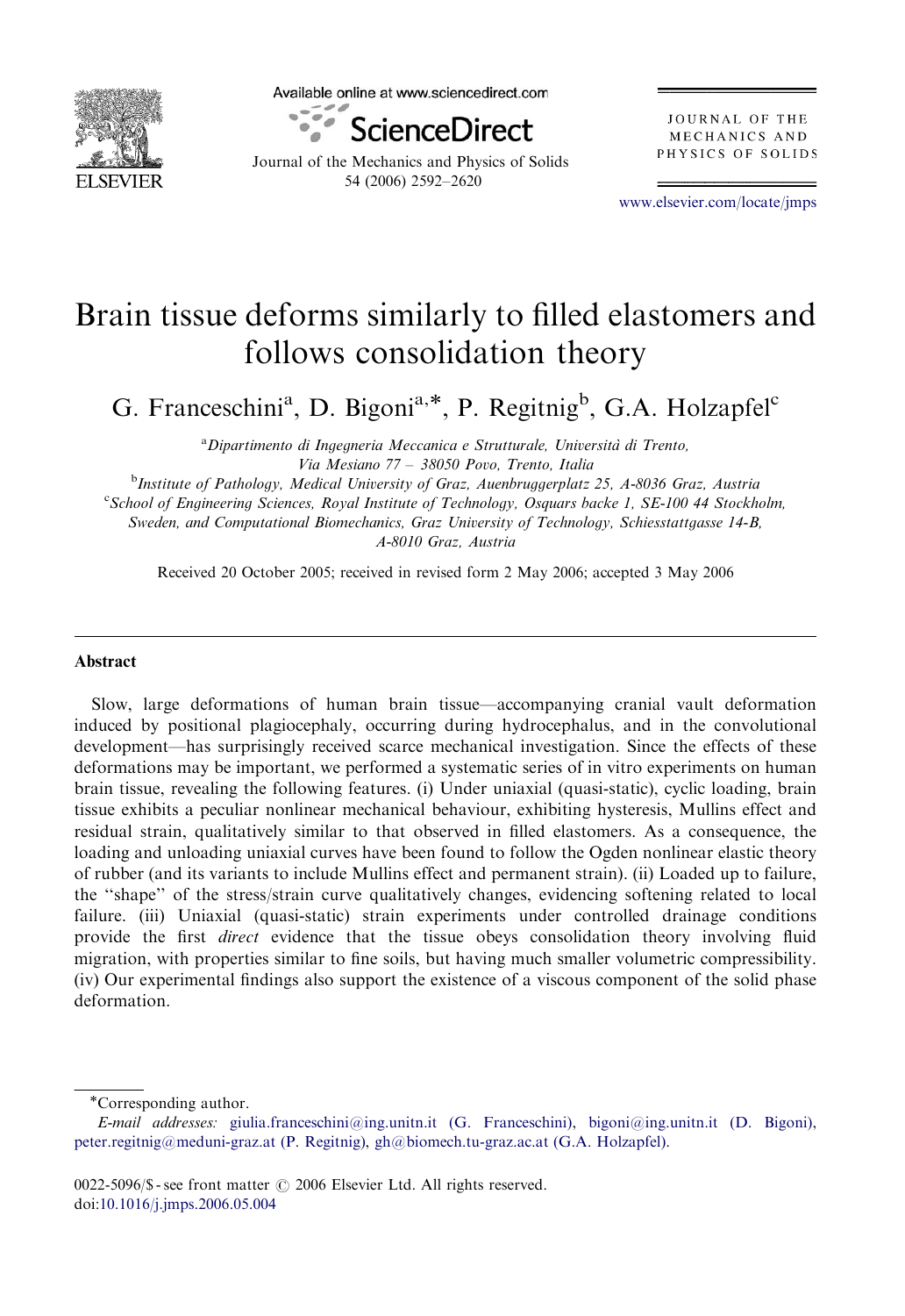Brain tissue should, therefore, be modelled as a porous, fluid-saturated, nonlinear solid with very small volumetric (drained) compressibility.  $O$  2006 Elsevier Ltd. All rights reserved.

Keywords: Soft tissue; Biphasic material; Human brain; Elasticity; Terzaghi consolidation

## 1. Introduction

Intentional cranial deformation by manipulation or constraining apparatuses is an archaic cultural practice adopted by various ethnic groups at different times in every continent [\(Dingwall, 1931\)](#page-27-0). Similar, though unintentional, creeping deformations arise in forms of brachycephaly and plagiocephaly that may be developed by supine-sleeping infants and corrected by helmet therapy [\(Hutchison et al., 2004](#page-27-0)). During these processes, brain tissue slowly deforms following movements of the cranial vault. Large and sometimes huge quasi-static deformations of the brain tissue may occur during hydrocephalus [\(Lewin, 1980](#page-28-0)). Does the brain tissue undergo *damage* during these deformations? Is the deformation influenced by the presence of *interstitial fluids*? Consolidation of porous fluid-saturated material is known to involve ''delayed'' effects taking place over a long time scale—a famous example borrowed from geotechnical engineering is the continuous moving of the Pisa tower through eight centuries, consequent to consolidation of fluid-saturated clayey soil in the underlying ground ([Burland et al.,](#page-26-0) [2003](#page-26-0))—so, are the effects of consolidation important for brain tissue?

The answer to these questions is related to the knowledge of mechanical properties of brain parenchyma under quasi-static tests at large deformations and under conditions of controlled drainage. The same mechanical properties are crucial in analysing normal and pathological convolutional development. Therefore, tensile/compressive tests are essential to validate mechanical based theories [\(Richman et al., 1975;](#page-28-0) [Van Essen, 1997\)](#page-28-0), which explain folding of the brain structure without recurring to mechanical interaction with the cranial vault [a fact consistent with findings by Kingsbury et al.  $(2003)$ ].<sup>1</sup> In these theories interstitial fluid—although believed of fundamental relevance in different situations involving brain deformation, for instance hydrocephalus ([Hakim et al., 1976\)](#page-27-0)—does not play a role. We will see that this can be justified on the basis of the results that will be presented.

Motivated mainly by the modelling of traumatic brain injury, which often occurs under dynamic conditions, efforts have been made to measure the mechanical properties of brain tissue, starting from the pioneering works by [Fallenstein et al. \(1969\)](#page-27-0) and [Galford and](#page-27-0) [McElhaney \(1969\)](#page-27-0), but the situation remains rather unsatisfactory, see Appendix A for a review. In particular, it is a matter of debate whether brain tissue should be regarded as a highly viscous gel or as a solid or as a fluid-saturated solid; if it is a compressible material or if it is only capable of isochoric deformation; if it can be modelled using the linear or the nonlinear theory of elasticity with or without anisotropy; if it exhibits viscoelastic behaviour or if it exhibits permanent deformations. Mechanical simulations have been performed by employing each of the above-mentioned model assumptions, see, for

<sup>&</sup>lt;sup>1</sup>The tension-based theory by Van Essen has received additional support from [Scannell \(1997\)](#page-28-0); the theory itself stimulates the need of mechanical experiments on brain tissue for further progress.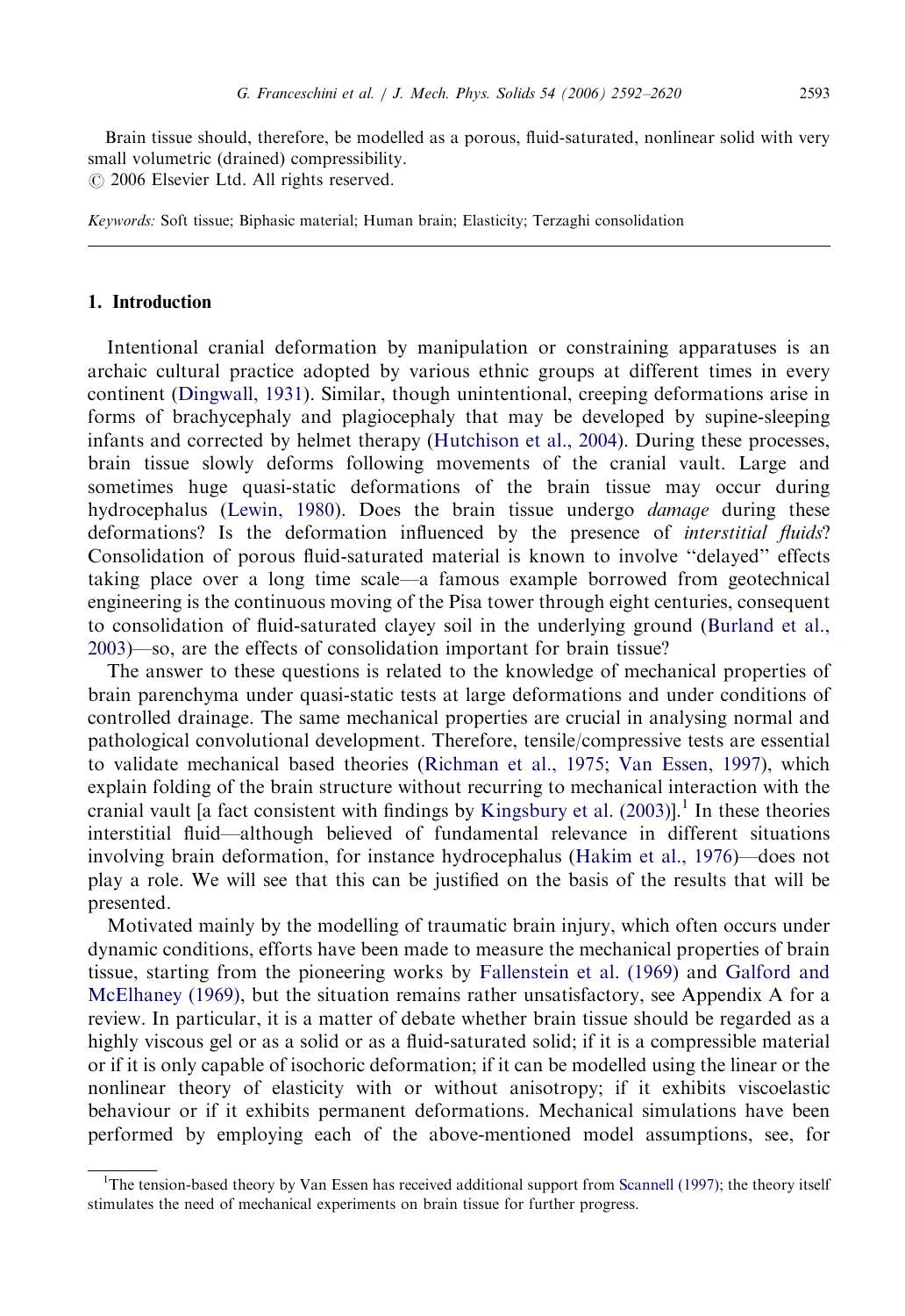example, the recent review by [Kyriacou et al. \(2002\)](#page-28-0). Moreover, the quasi-static behaviour up to failure did not receive substantial attention and the role of interstitial fluid, although believed to be important, has never been experimentally discriminated from other factors possibly playing similar roles, such as viscosity.

The present article is organized as follows. Uniaxial stress, cyclic tension/compression experiments are presented in Section 2; the main result is that the material is shown to behave qualitatively similar to filled elastomers and is, therefore, shown to follow the [Ogden \(1972\)](#page-28-0) constitutive theory [and subsequent modifications in terms of the so-called ''pseudo-elasticity'' theory, to include Mullins effect [\(Ogden and Roxburgh, 1999\)](#page-28-0) and permanent deformations [\(Dorfmann and Ogden, 2004](#page-27-0))] for rubber. However, damage until failure is also investigated, evidencing a kind of fracture typical of fibrous material. Uniaxial strain experiments at free drainage at the top and bottom of a sample are presented in Section 3. These provide the first direct experimental evidence that brain tissue follows consolidation theory for biphasic materials. Although our results clearly indicate that consolidation is the leading mechanism under quasi-static uniaxial strain, we show that adding a viscous term to the solid phase yields an almost complete adherence between experimental results and the biphasic theory. Therefore, our results not only do not exclude, but rather support a viscous behaviour of the tissue.

# 2. Uniaxial cyclic tension/compression experiments

In order to answer the above mentioned issues, and to lay the foundation for a physically motivated mechanical model for slow and large deformations of brain tissues, we have performed a systematic series of in vitro experiments on human tissue excised during autopsy within 12 h of death (use of autopsy material from human subjects was approved by the Ethics Committee, Medical University of Graz, Austria).

Uniaxial, quasi-static cyclic tension/compression experiments at a speed of 5 mm/min (corresponding to initial strain rates ranging between 5.5 and  $9.3 \times 10^{-3} \text{ s}^{-1}$ ) were performed on 86 cylindrical and prismatic specimens taken at different orientations and different locations within the brain (see Appendix B for details). For the first time, loading cycles have been performed at various load levels until large strain, damage and final failure of the specimen have been reached. Results have been found to be qualitatively similar for all samples, with a typical nominal stress versus uniaxial stretch response such as that shown in [Fig. 1,](#page-3-0) from two tests on white matter, one involving compression and subsequent tension (left) and another involving tension and subsequent compression (right). Both tests were performed up to a stretch level still far from failure, but near damage initiation. The behaviour evidences: strong nonlinearity;<sup>2</sup> hysteresis; different stiffnesses in tension and compression, and during loading and unloading [analogous to the so-called ''Mullins effect'' in elastomers [\(Mullins, 1947\)](#page-28-0)]; permanent deformations (also observed by Hakim and co-workers, who called them ''bio-plastic'', [Hakim et al.,](#page-27-0) [1976](#page-27-0)).

<sup>2</sup> The initial curvature of the curve (convex downward, so called ''S-shaped'') in the tension/compression experiment, observed for the first time on human brain by [Miller and Chinzei \(2002\),](#page-28-0) represents another feature distinguishing brain parenchyma from other soft tissues (for instance biological gels, [Storm et al., 2005\)](#page-28-0), but common to materials characterized by chain-like particles, including: rubber, cellulose, wool, and paint films [\(Hourwink, 1958\)](#page-27-0) and DNA molecules ([Cluzel et al., 1996\)](#page-27-0).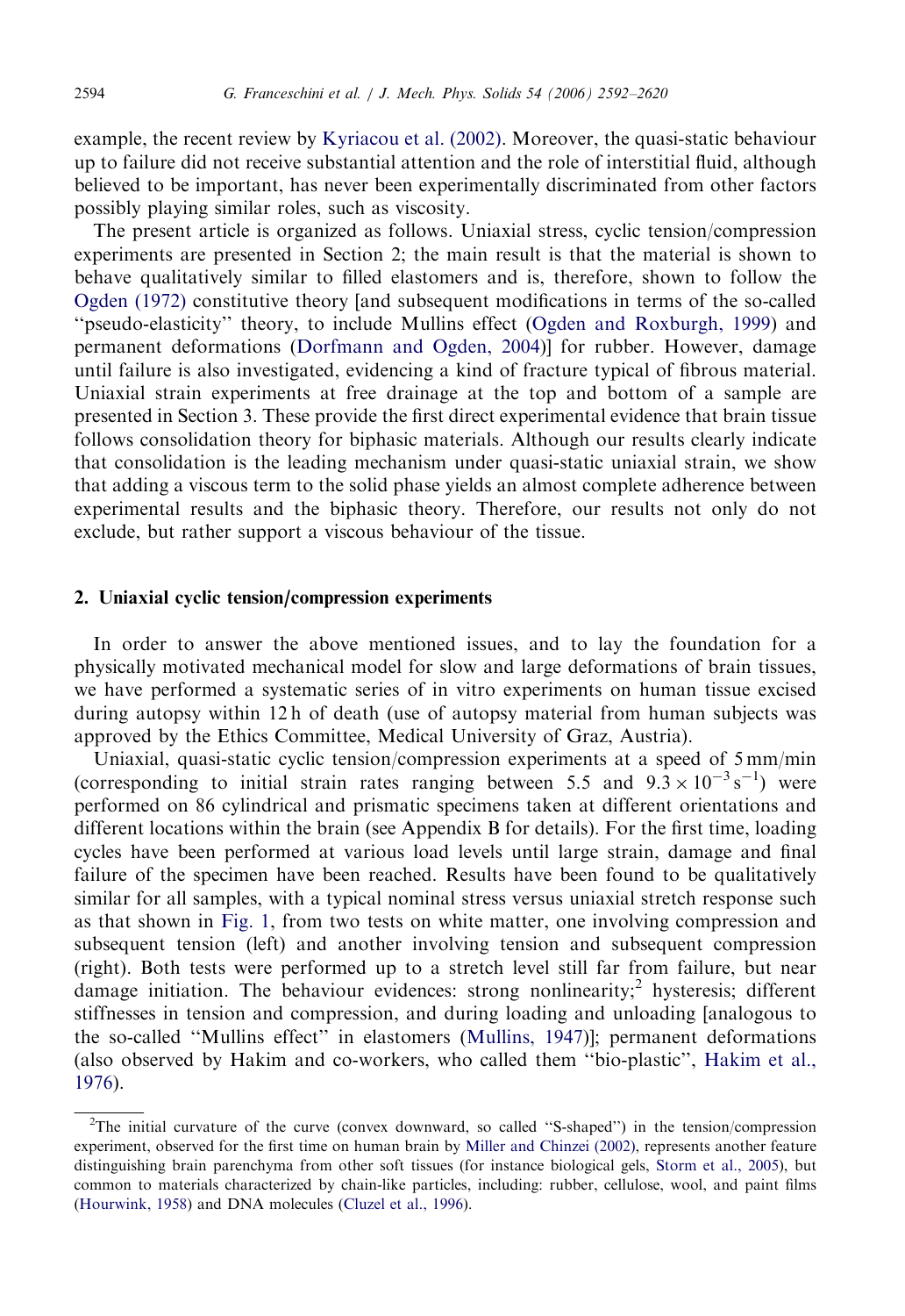<span id="page-3-0"></span>

Fig. 1. Representative results of compression/tension (left) and tension/compression (right) tests to a stretch well below fracture but approaching the damage threshold on [14 mm/9.5 mm (left) and 14 mm/9 mm (right) initial height/edge] prismatic specimens of white matter, harvested from the occipital lobe (left) and from the frontal lobe (right), in the frontal direction. Nominal stress is reported versus stretch. Arrows indicate the loading direction.



Fig. 2. Effect of cyclic loading in a compression/tension test. Nominal stress vs. stretch representation shows preconditioning in a (11 mm/7 mm initial height/edge) prismatic specimen of white matter harvested from the parietal lobe in the frontal direction.

Preconditioning was also observed, as indicated in Fig. 2, from a sample harvested from the parietal lobe in the frontal direction and subject to 14 compression/tension cycles.

It is important now to mention that (as will become apparent later), due to the fact that the volumetric drained deformability will be found to be very small, the above-described experimental results are believed to be only marginally affected by the bi-phasic nature of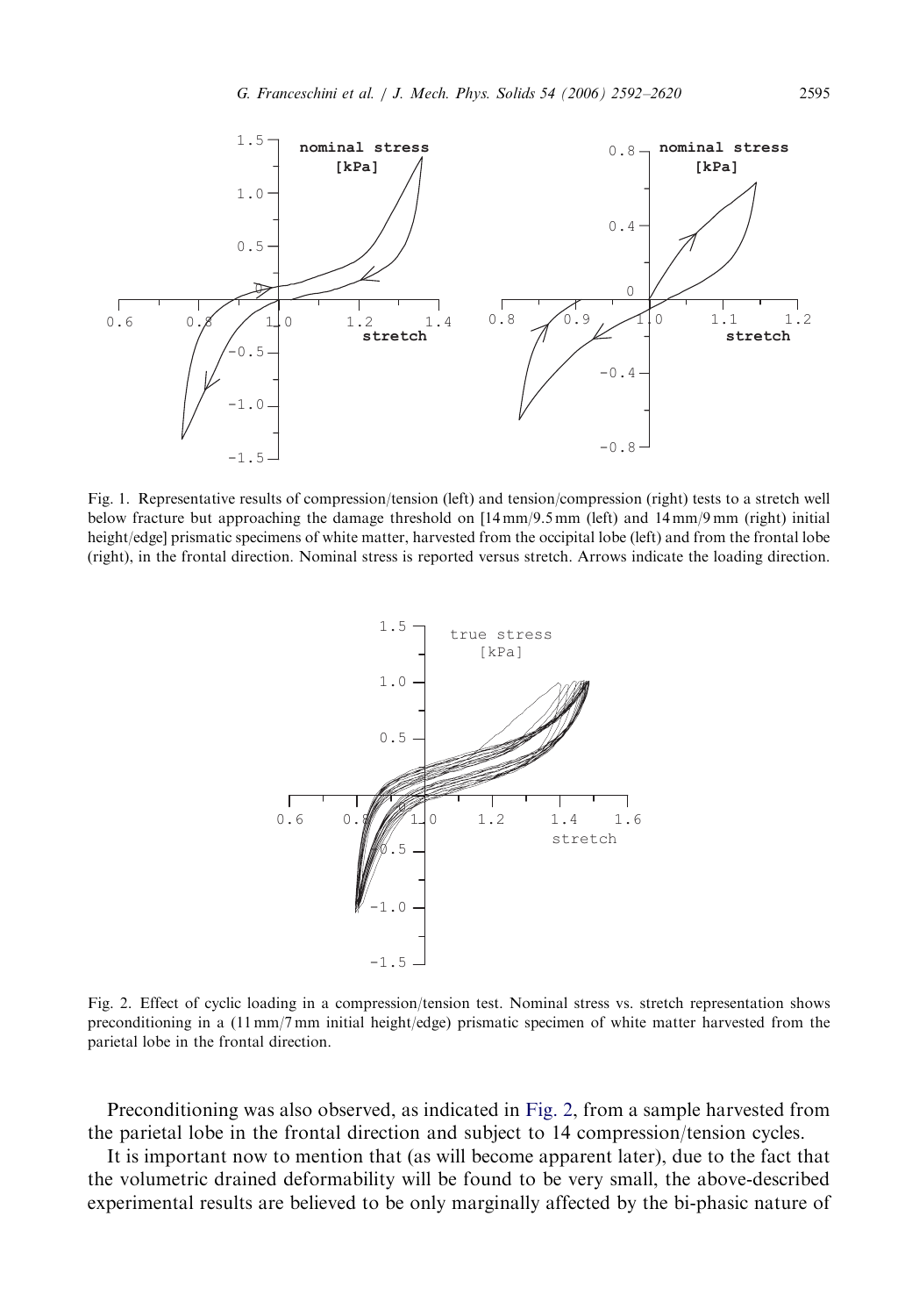the material (so that there is no need here to distinguish between drained and undrained behaviour for uniaxial tension/compression tests).

Qualitatively, the stress–strain behaviour is very similar to that of filled elastomers ([Lion, 1997](#page-28-0)). It, therefore, appears natural to compare with the [Ogden \(1972, 1986\)](#page-28-0) theory of nonlinear, incompressible elasticity for rubberlike materials. Within this framework, the nominal uniaxial stress  $t$  is related (due to incompressibility) to the longitudinal stretch  $\lambda$  through

$$
t = \sum_{i=1}^{N} \mu_i (\lambda^{\alpha_i - 1} - \lambda^{-0.5\alpha_i - 1}),
$$
\n(1)

where  $\mu_i$  and  $\alpha_i$  are constitutive parameters.

The comparison between our experimental data and the constitutive Eq. (1) turns out to be particularly satisfactory, except that Ogden's theory neither accounts for any permanent deformation, nor describes the Mullins effect. However, Eq. (1) has been found to describe with great accuracy all loading and unloading curves taken separately, when shifted to the origin of axes, with only two terms  $\mu_1$ ,  $\mu_2$  and corresponding  $\alpha_1$ ,  $\alpha_2$ . In particular, the following values of the above parameters have been found<sup>3</sup>:  $\mu_1 = 1.044$  (mean value; range:  $-10.8 \div 23.5$ ; standard deviation: 7.722) kPa,  $\mu_2 = 1.183$  (mean value; range:  $-4.0 \div 19.7$ ; standard deviation: 5.942) kPa,  $\alpha_1 = 4.309$  (mean value; range:  $-22.0 \div 29.5$ ; standard deviation: 17.892) and  $\alpha_2 = 7.736$  (mean value; range:  $-18.3 \div 50.9$ ; standard deviation: 21.967) ([Franceschini, 2006\)](#page-27-0). It is important to note that the products  $\mu_1\alpha_1$  and  $\mu_2\alpha_2$  have been always found positive in our identifications, in particular,  $\mu_1 \alpha_1 = 1.244$  (mean value; range:  $0.00026 \div 3.240$ ; standard deviation: 1.315) kPa and  $\mu_2 \alpha_2 = 0.822$  (mean value; range:  $0.038 \div 2.381$ ; standard deviation: 0.767) kPa.

Other authors [\(Miller and Chinzei, 1997, 2002](#page-28-0); [Prange and Margulies, 2002\)](#page-28-0) have also successfully employed elasticity models (augmented with viscosity) for describing the loading response of the material, however, the fact that the Ogden model fits not only the loading, but also the unloading curves separately is a clear indication that a modelling of the brain tissue can be pursued by employing pseudo-elasticity (which essentially means combining different ''elastic'' responses for loading and unloading, see [Ogden and](#page-28-0) [Roxburgh, 1999](#page-28-0)). This approach has never previously attempted, but turns out to be satisfactory. In particular, using the model for the Mullins effect (but not for permanent deformation) proposed by [Ogden and Roxburgh \(1999\),](#page-28-0) the material response can be described in terms of a pseudo energy-function (for uniaxial stress)

$$
W(\lambda, \eta) = \eta W(\lambda) + \phi(\eta), \tag{2}
$$

where  $W(\lambda)$  is the strain energy corresponding to the Ogden model

$$
W(\lambda) = \sum_{i=1}^{N} \mu_i (\lambda^{\alpha_i} + 2\lambda^{-\alpha_i/2} - 3)/\alpha_i,
$$
\n(3)

 $3$ The above parameters have been obtained imposing that model (1) predicts the same tangent at the origin and the same initial and final points of the experimental curve, with a given value of  $\alpha_1$ . The value of  $\alpha_1$  has been selected by a trial-and-error procedure. Although very simple and efficient, our identification procedure does not a-priori guarantee that the product  $\mu_i \alpha_i$  (index not summed) is positive (in which case the material response would not be a-priori stable, [Ogden, 1972\)](#page-28-0). An alternative (more complicated) identification technique in which positiveness of  $\mu_i \alpha_i$  is ensured was provided by [Twizell and Ogden \(1983\).](#page-28-0)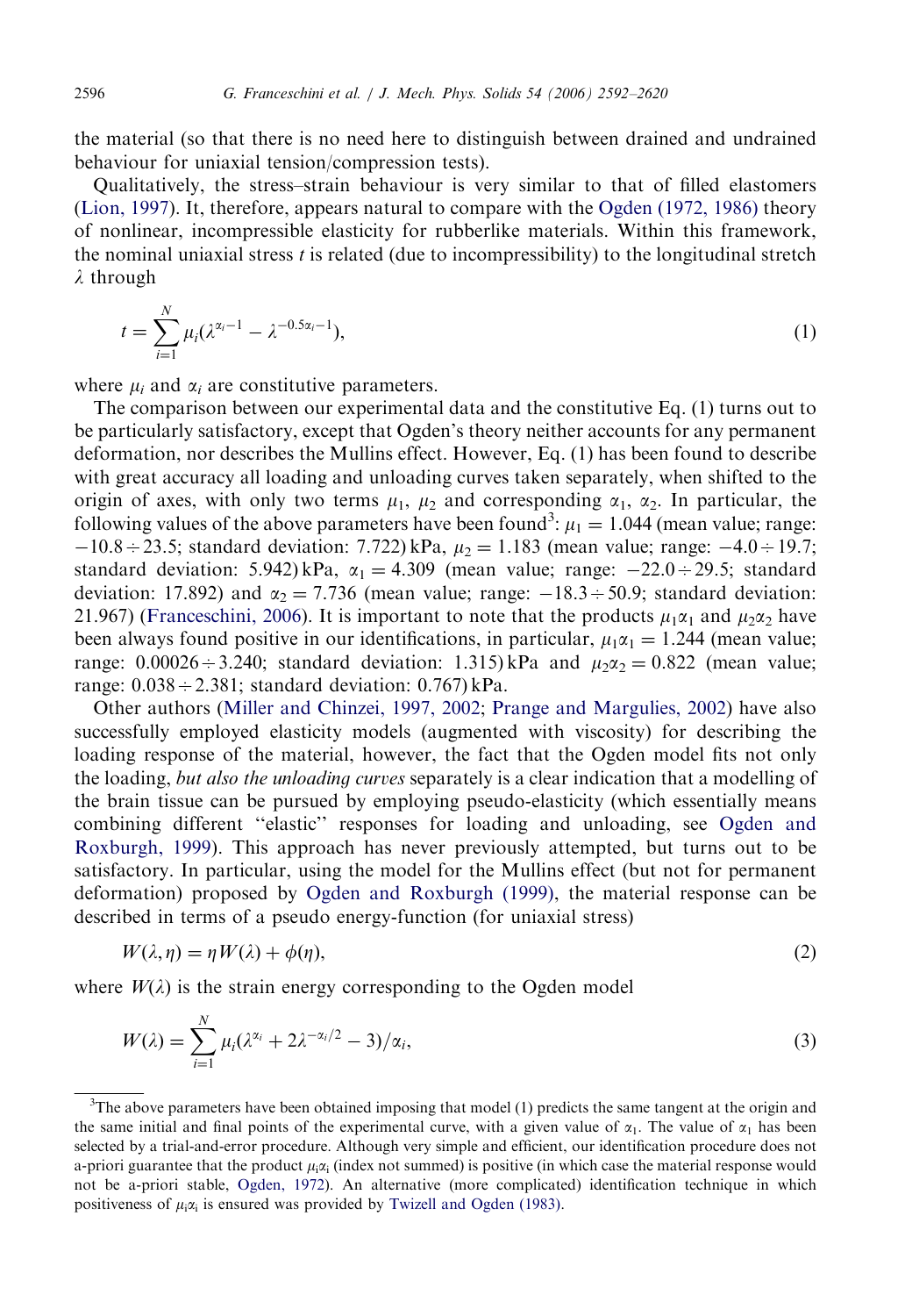<span id="page-5-0"></span>so that the nominal stress turns out to be that given by Eq. (1), but multiplied by  $\eta$ , the following function of the current stretch:

$$
\eta = 1 - \frac{1}{r} \operatorname{erf}\left[\frac{1}{m}(W(\lambda_m) - W(\lambda))\right],\tag{4}
$$

in which r and m are material parameters and  $\lambda_m$  represents the stretch at which unloading initiates. Therefore, along the primary loading path,  $\eta$  is hold constant and equal to unity, whereas parameter  $\eta$  begins decreasing starting from  $\lambda = \lambda_m$ , to account for the stress softening during unloading. Except that permanent deformations are not captured, we have found a good agreement of our data with the above model, as shown in Fig. 3, where two specimens of white matter have been considered.

The residual strain upon unloading can be accounted for by employing the [Dorfmann](#page-27-0) [and Ogden \(2004\)](#page-27-0) model for rubber materials. They introduced a pseudo strain-energy function depending on two parameters,  $\eta_1$  and  $\eta_2$ . The former is associated to the Mullins effect (thus playing the role of  $\eta$  in the Ogden and Roxburgh model), the latter to the permanent strain. The nominal stress (in an uniaxial state) results

$$
t = \eta_1 W(\lambda) + (1 - \eta_2)(v_1 \lambda - \bar{v}_2 \lambda^{-2}),
$$
\n(5)

where

$$
\eta_1 = 1 - \frac{1}{r} \tanh\left[\frac{W(\lambda_m) - W(\lambda)}{m\mu}\right], \quad \eta_2 = \frac{1}{r} \tanh\left[\left(\frac{W(\lambda)}{W(\lambda_m)}\right)^{\alpha[W(\lambda_m)]}\right] / \tanh(1), \quad (6)
$$



Fig. 3. Comparison between the experimental data for two compression/tension tests and [Ogden and Roxburgh](#page-28-0) [\(1999\)](#page-28-0) model for Mullins effect. Cylindrical specimens of white matter (10 mm/8 mm initial height/diameter, left) harvested from frontal lobe in the sagittal direction and prismatic specimen of white matter (14 mm/9.5 mm initial height/edge, right) harvested from occipital lobe in the frontal direction have been used.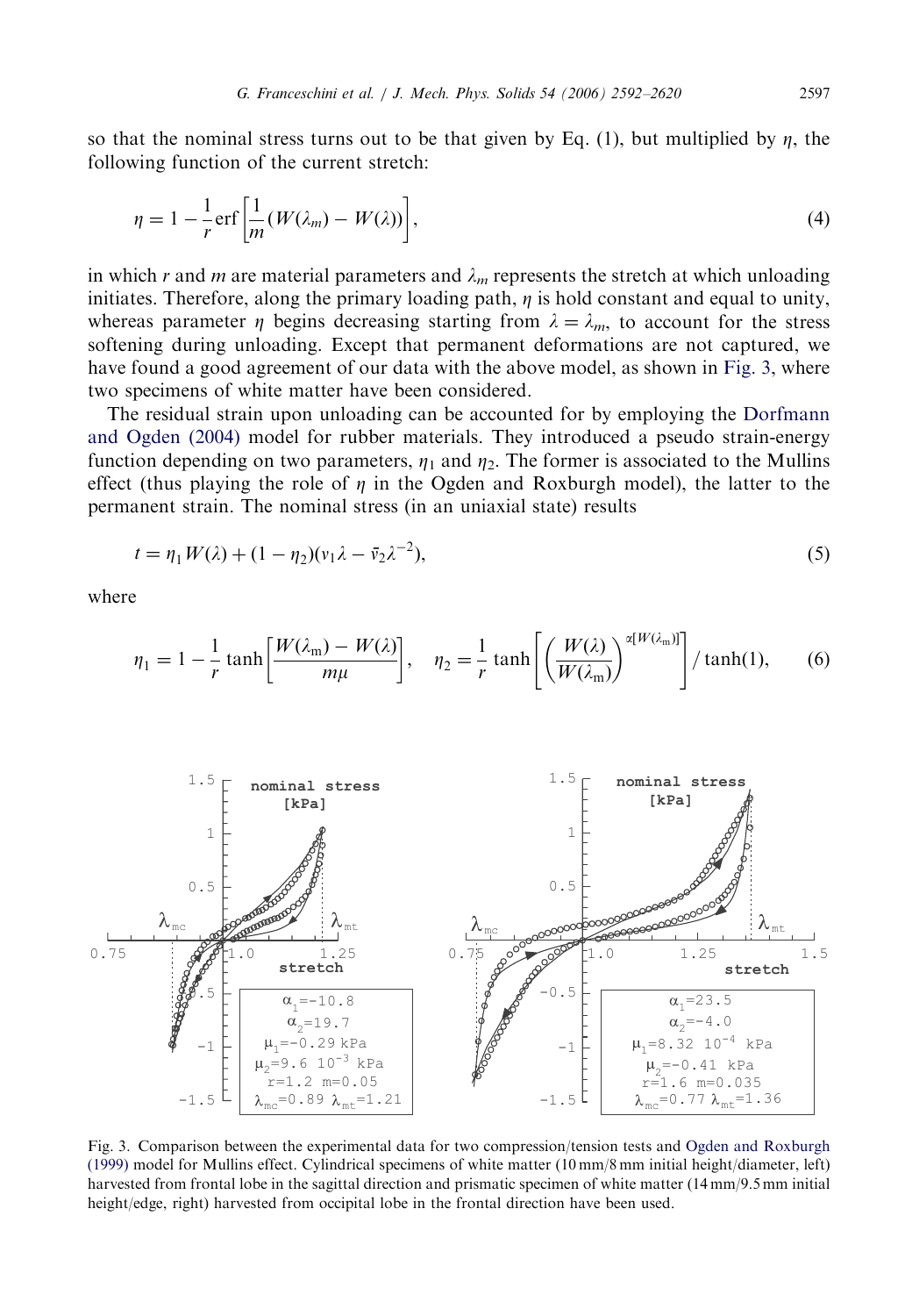

Fig. 4. Comparison between the experimental data for two compression/tension test and [Dorfmann and Ogden](#page-27-0) [\(2004\)](#page-27-0) model for Mullins effect and permanent deformation. The experimental data are the same used in [Fig. 3.](#page-5-0)

$$
v_1 = 0.4\mu \left[ 1 - \frac{1}{3.5} \tanh\left(\frac{\lambda_m - 1}{0.1}\right) \right], \quad \bar{v}_2 = 0.4\mu,
$$
 (7)

and

$$
\alpha[W(\lambda_m)] = 0.3 + 0.16 \frac{W(\lambda_m)}{\mu}, \quad \mu = \frac{1}{2} \sum_{i=1}^N \mu_i \alpha_i.
$$
 (8)

The above model correctly fits the unloading response from compression or tension (see Fig. 4, referred to the same specimens considered in [Fig. 3](#page-5-0)). However, the model has been found to be completely inadequate to describe the transition between tension and compression (and viceversa), which has therefore omitted in Fig. 4.

Curves reported in [Figs. 1 and 2](#page-3-0) refer to situations still before failure, but all samples were eventually loaded until fracture occurred; they failed mainly at the contact region with the load platen. However, 13 samples failed within the gage region, thus revealing that brain tissue should be considered as a solid, neither a fluid nor a gel, exhibiting a fracture typical of a fibrous material (see the photo in [Fig. 5\)](#page-7-0). In particular, the nominal stress/ stretch behaviour is reported in [Fig. 5](#page-7-0) (left), for a prismatic specimen loaded up to failure. It may be observed that the shape of the curve (after a path similar to that reported in [Fig. 1,](#page-3-0) right) changes qualitatively, thus revealing the typical behaviour of a damaging material, in which the stress reaches a peak, followed by softening<sup>4</sup> (due to the progressive rupture of the filamentary structure of the material, see also Appendix B).

More precisely and with reference to [Fig. 5,](#page-7-0) the curve can be divided into five parts: (1) an initial stiff response, followed by a (2) sort of ''hardening behaviour'', terminating into a (3) ''locking behaviour'' (marked in the detail of the figure) [in which the material exhibits a hardening higher than in  $(2)$ ], which continues with a  $(4)$  hardening (marked in the detail of the figure) until a peak is reached and a (5) softening is evidenced

<sup>&</sup>lt;sup>4</sup>With "softening" we denote here a negative tangent in the stress/stretch diagram.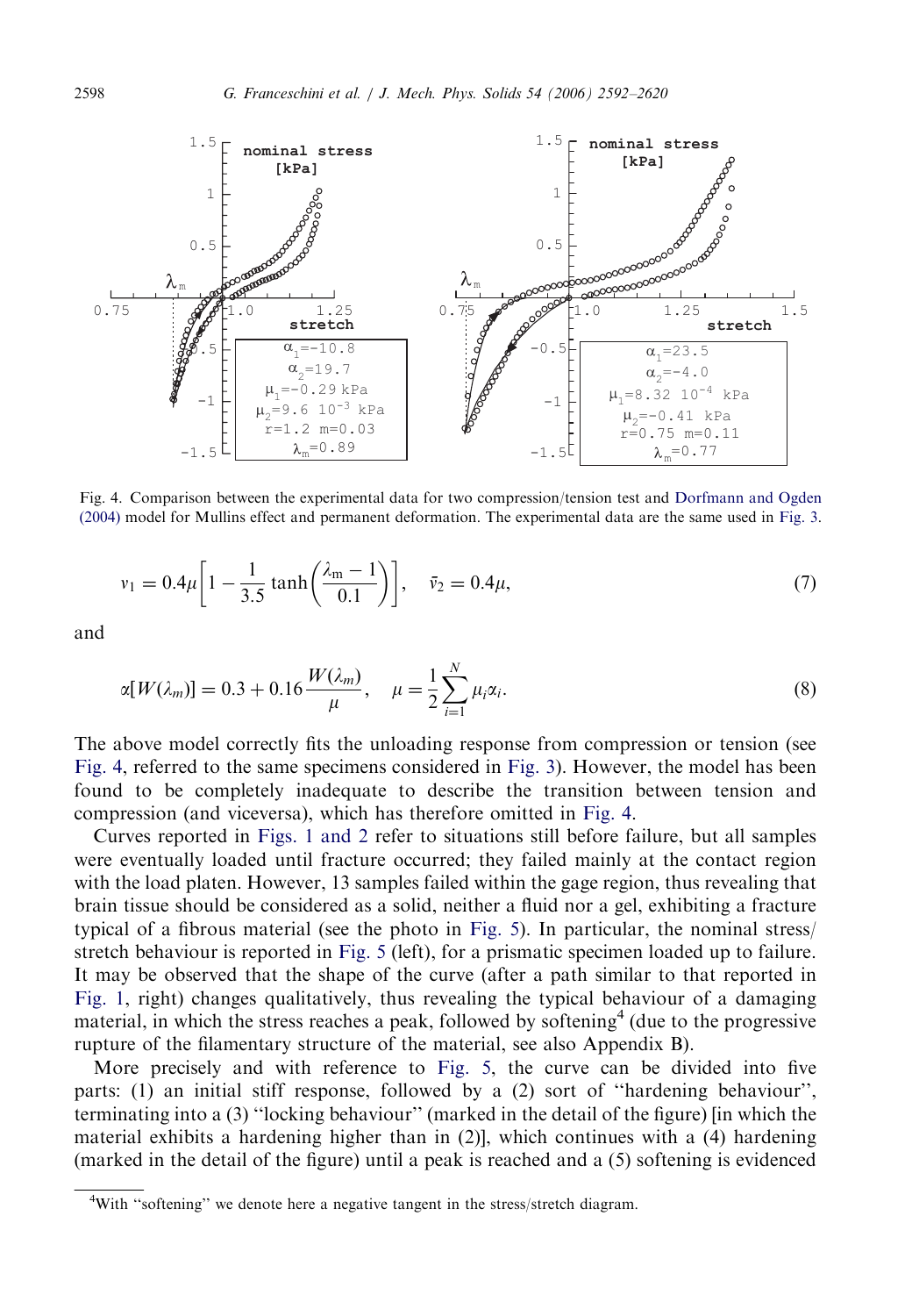<span id="page-7-0"></span>

Fig. 5. The damage evolution and fracture process in a (14 mm/9.5 mm initial height/edge) prismatic specimen of white matter harvested from the occipital lobe in the frontal direction. Stress/stretch curve (left) and a photo sequence showing progressive fibrous damage occurring near the failure (right). The detail of the left figure is explicative of the employed conventional definition of damage initiation.

until separation occurs. Damage has been conventionally assumed to initiate when the ''locking'' branch of the curve in Fig. 5 degenerates into a ''hardening'' branch (see the detail of Fig.  $5$ ).<sup>5</sup> This has been found to occur at a stretch of 1.91 (mean value; range:  $1.22 \div 2.68$ ; standard deviation: 0.42) and at nominal stress of 2.71 (mean value; range:  $1.28 \div 7.1$ ; standard deviation: 1.47) kPa, while the peak of the stress/stretch curve was reached at a stretch of 2.39 (mean value; range:  $1.92 \div 3.5$ ; standard deviation: 0.46) and stress of 3.43 (mean value; range:  $1.55 \div 12.8$ ; standard deviation: 2.72) kPa. Final separation of the sample occurred at a stretch of 2.66 (mean value; range:  $2.15 \div 3.8$ ; standard deviation: 0.49) and stress of 2.52 (mean value; range:  $1.05 \div 9.4$ ; standard deviation: 2.19) kPa.

# 3. Uniaxial deformation at free drainage

In the pioneering work by [Hakim et al. \(1976\)](#page-27-0) it was pointed out that brain parenchyma should be considered as a fluid-saturated porous material, so that a number of models have been developed, particularly for the analysis of the hydrocephalus, within the framework of (small or large strain) poroelasticity ([Tada et al., 1994;](#page-28-0) [Kaczmarek et al., 1997](#page-27-0)). However, the state-of-the-art is certainly not satisfactory. In fact:

- two-phase modelling is currently ignored by many authors and is sometimes criticized;
- only few, and indirect, evidences of poroelasticity are yet available. Some experimental evidence was given by [Masserman \(1934\)](#page-28-0), who showed that a drainage of cerebrospinal

<sup>&</sup>lt;sup>5</sup>The curvature transition separating locking and hardening type behaviours is a common indication of damage for a broad spectrum of fibrous materials, for instance, silicon carbide composite ([Ishikawa et al., 1998\)](#page-27-0) and scaffolds mimicking the extracellular matrix environment [\(Roeder et al., 2002\)](#page-28-0).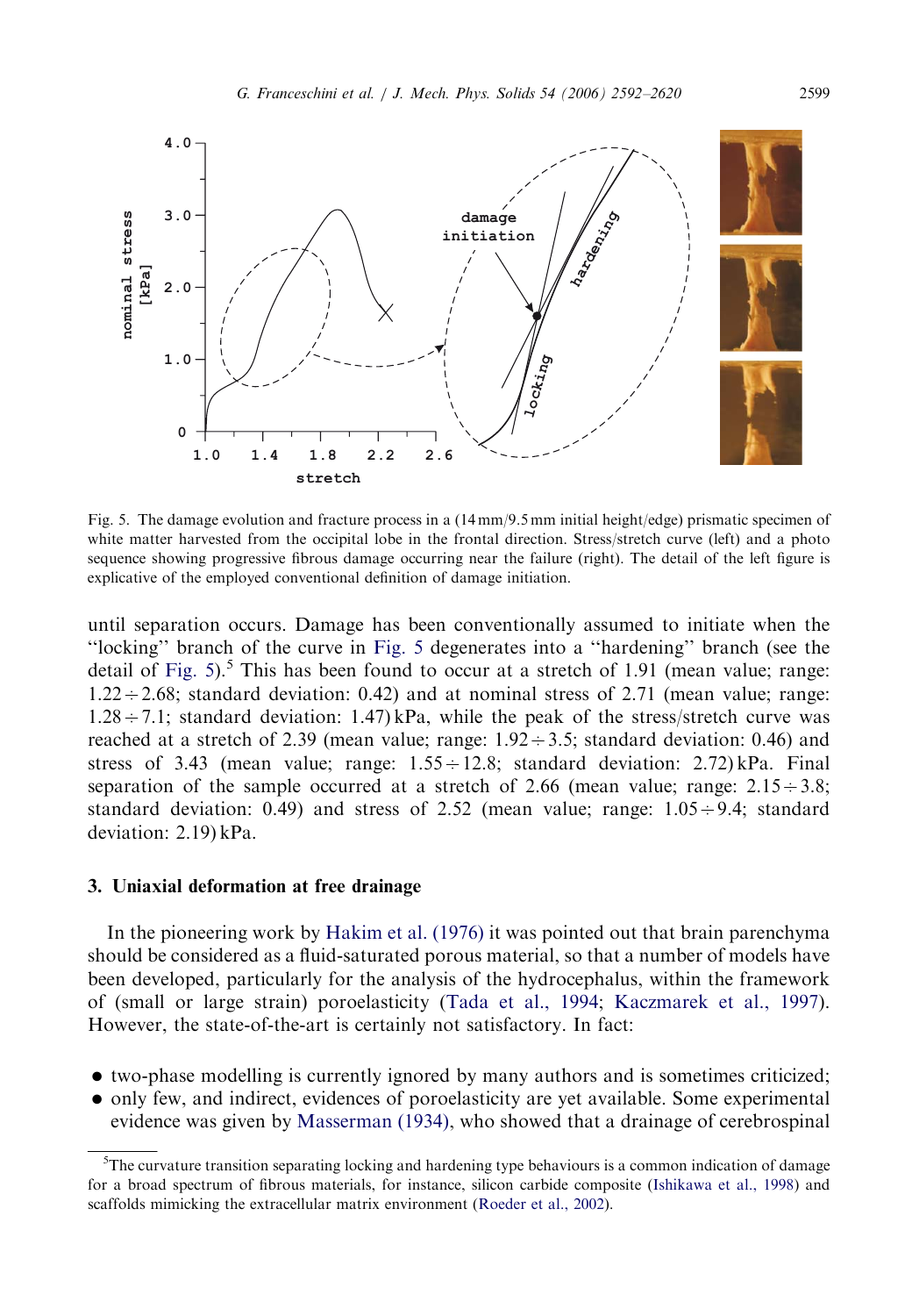fluid causes a reduction in ventricular size, continuing for 8 h, and by [Miga et al. \(2000\),](#page-28-0) who measured certain displacements on an in vivo porcine experimental system, which were shown to agree with numerical simulations. The latter evidences are to be considered indirect since a non-poroelastic constitutive modelling could predict similar mechanical responses. An indisputable behaviour linked to the bi-phasic modelling is the volumetric shrinking of the brain due to the administration of hyperosmotic drugs such as mannitol ([Bell et al., 1987\)](#page-26-0) to alleviate elevated intracranial pressure or as a presurgical preparation. If there was no underpinning link relating the hydrated nature of the brain to its tissue matrix, the drug would not inhibit herniation;

- there is no agreement on the values of material parameters to be used. For instance, the drained volumetric compressibility suggested by [Kaczmarek et al. \(1997\)](#page-27-0) on the basis of purely speculative arguments is much higher than that used by [Tada et al. \(1994\);](#page-28-0)
- finally, if fundamental to explain deformation during hydrocephalus, why is interstitial fluid neglected in morphogenesis theories?

To clarify the situation, a uniaxial strain device has been designed and fabricated to test cylindrical specimens of brain tissue (5–8 mm/30 mm initial height/diameter) under free drainage at the top and bottom faces of the specimens (see Appendix C.1 for details). The device is in essence a miniaturised version of a so-called ''oedometer'' or ''consolidometer'', employed in geotechnical engineering [\(Taylor, 1948](#page-28-0)). This approach to testing has been employed for articular cartilage and heart muscle ([Oloyede and Broom, 1991](#page-28-0); [Djerad et al.,](#page-27-0) [1992](#page-27-0)), but never until now for brain tissues or other types of soft biological tissues. It provides the first direct evidence of poroelastic behaviour of brain parenchyma.

# 3.1. A comparison with the Terzaghi theory

As far as consolidation theory is concerned, the Terzaghi approach represents a particular case of the Biot general formulation [\(Biot, 1941\)](#page-26-0) and is based on simplifying hypotheses, so that results depend only on one coefficient, the consolidation coefficient ([Taylor, 1948](#page-28-0), see Appendix C.2). By employing the Casagrande method [\(Holtz and](#page-27-0) [Kovacs, 1981](#page-27-0)), we found this coefficient to be 0.37 (mean value; range:  $0.01 \div 2.1$ ; standard deviation: 0.51) mm<sup>2</sup>/min. A representative result of one of 12 tests is reported in [Fig. 6,](#page-9-0) and compared with the predictions of Terzaghi consolidation theory for a consolidation coefficient  $c_v = 0.45 \text{ mm}^2/\text{min}$ . In the figure, the average consolidation ratio (current value of the specimen's shortening divided by the final shortening at the end of the consolidation) is reported after an initial step of 6 N load in a semi-logarithmic scale as a function of time (expressed in minutes) measured from the instant of the loading.

It should be noted that, although the consolidation coefficient is a material constant, a strong *size effect* is involved in the consolidation theory, so that the time needed to reach a certain level of consolidation in a problem scales with the square of the ratio between the drainage lengths involved in the problem under consideration and in the sample. For instance, if final consolidation was reached, say, in 100 min for the sample considered in [Fig. 6](#page-9-0) (in which the maximum drainage length is one half of the initial height, i.e. 6.9/2 mm) the same consolidation would be reached in 15 days for a drainage length of 5 cm, which can be involved in brain tissue deformation. This may shed some light on the time evolution of effects involved when brain parenchyma is deformed, with several possible implications [delayed effects may be important in hydrocephalus or, possibly, to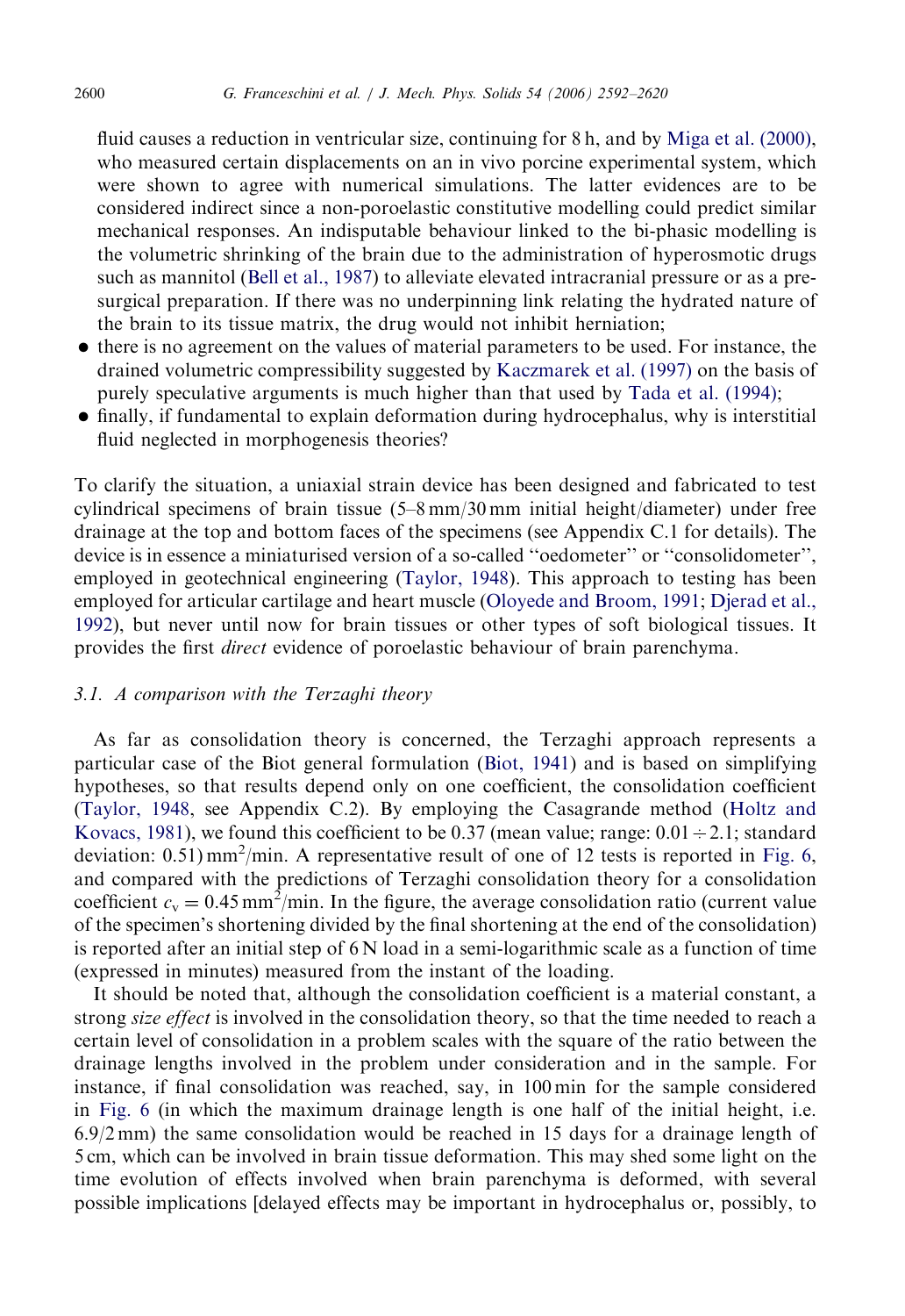<span id="page-9-0"></span>

Fig. 6. Comparison between experimental data and Terzaghi consolidation theory: uniaxial tests on a cylindrical specimen (6.9 mm/30 mm initial height/diameter) harvested from the parietal lobe at free drainage at the upper and lower faces. The consolidation coefficient, denoted by  $c_v$ , is taken as 0.45 mm<sup>2</sup>/min.

clarify the somewhat complex physiological alterations occurring during normal pressure hydrocephalus, where consolidation theory has been already advocated by [Momjian et al.](#page-28-0) [\(2004\)](#page-28-0)].

### 3.2. Is viscosity present in the solid phase?

A qualitative agreement with the Terzaghi consolidation theory can be deduced from Fig. 6 and from other results, reported in Appendix C.2. However, note that results may be more or less adherent to the theory. Deviations from the theoretical predictions may arise from different sources. First, homogeneities and geometrical tolerances of soft biological tissue samples are far from those inherent to engineering materials (e.g., soil samples). Second, results may be affected by post-mortem biochemical reactions which may slowly take place on the material. These factors may affect the results, seem to be inherent to the testing protocol, and appear difficult to quantify. Third, other deviations from the Terzaghi theory may come from:

- nonlinear behaviour of the material involved:
- nonlinear variation of porosity during the test;
- viscosity of the behaviour of the solid material.

As far as the first two are concerned, note that the strains which take place during the tests are small (mean value:  $2.8\%$ ; range:  $0.98\% \div 5.53\%$ ; standard deviation: 1.26%). Hence, we think the first two points are not really important in our case, although under large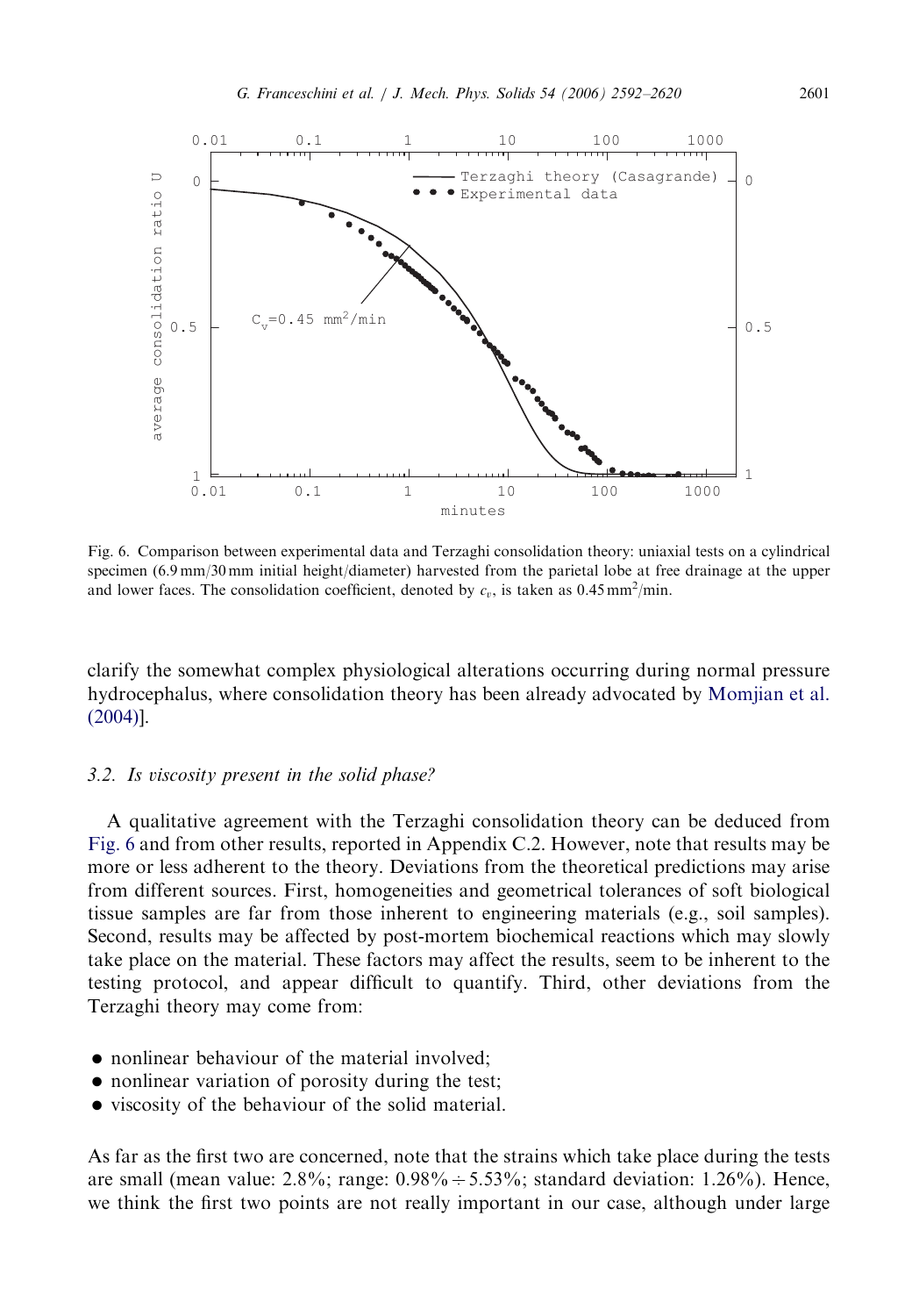<span id="page-10-0"></span>strains, which, for example, may occur during a cerebral edema or hydrocephalus, these nonlinearities could play a significant role.

In order to better understand the influence of the viscous deformation of the solid phase on the total deformation, we assume a viscoelastic behaviour instead of a purely elastic deformability of the solid phase, as advocated in the Terzaghi theory. Following [Gibson](#page-27-0) [and Lo \(1961\)](#page-27-0) (see also [Christie, 1964\)](#page-27-0), two constitutive parameters  $c<sub>v</sub>$  and  $\alpha$  appear in this model, which are described in more detail in Appendix C.3. The parameter  $c<sub>v</sub>$  plays a similar role as that of the non-viscous case. By optimizing these two parameters through nonlinear least square fitting, we found an almost perfect agreement with the experimental data, see the dashed curve in Fig. 7 ( $c_v = 2.74 \text{ mm}^2/\text{min}$  and  $\alpha = 0.155$ ), where the same experimental data and the results for the Terzaghi model as in [Fig. 6](#page-9-0) are also reported.

The fitting of the experimental data with the Gibson and Lo theory gives  $c_v = 2.07$ (mean value; range:  $0.14 \div 6.18$ ; standard deviation: 1.81) mm<sup>2</sup>/min and  $\alpha = 0.1$  (mean value; range:  $0.03 \div 0.35$ ; standard deviation: 0.07).

In conclusion, we would like to mention that our results, although do not exclude (and even support) a viscous behaviour of the solid phase, clearly show that the leading mechanism for delayed volumetric deformation is consolidation.

# 3.3. A note on the consolidation theory and slow brain tissue deformation

Curves such as that reported in [Fig. 6](#page-9-0) are typical consolidation curves also exhibited by soft and fine soils. However, in contrast to these materials, the initial stiffness modulus under uniaxial deformation (so-called ''drained, oedometric'' in geotechnical engineering) is much higher than the initial unconfined modulus (with the term ''initial'', we denote the tangent stiffness modulus at zero stress) measured during tensile/compressive tests ([Fig. 1](#page-3-0)). In particular, the measured mean values of these two quantities have been found to be 260 (mean value; range:  $65 \div 555$ ; standard deviation: 130) kPa and 6.54 (mean value; range:  $1.3 \div 15.64$ ; standard deviation: 4.69) kPa, respectively. Hence, the related ratio is 39.76, a value which supports the observation that brain tissue has a low volumetric compressibility



Fig. 7. Experimental data and numerical results according to the Terzaghi theory as for [Fig. 6](#page-9-0). The dashed curve indicates the prediction according to the Gibson and Lo theory.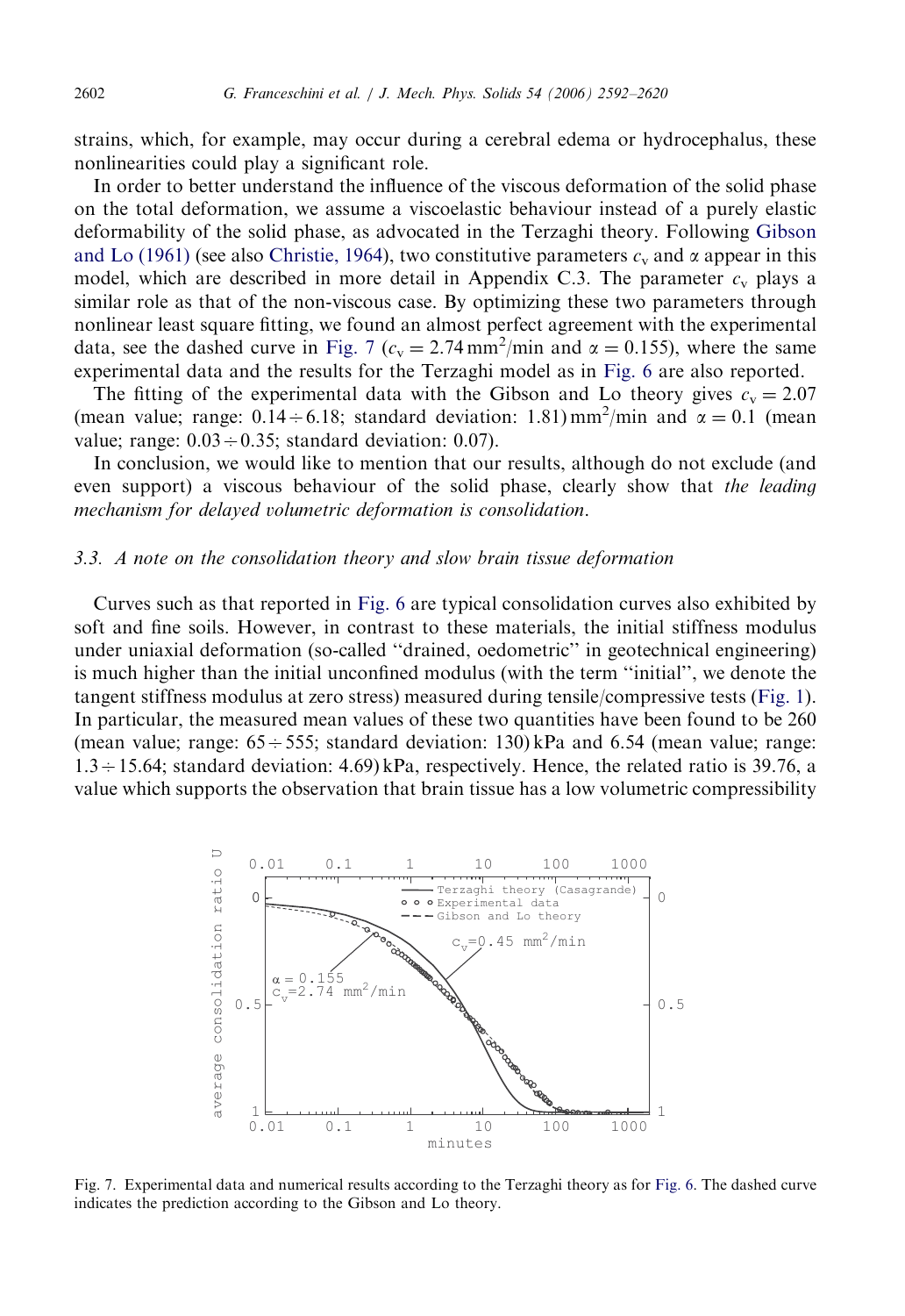even in drained conditions, which is again consistent with polymeric materials considered as nearly incompressible. Interpreted in terms of the linear theory of isotropic elasticity, the ratio corresponds to a value of initial, *drained* Poisson's ratio equal to  $60.496$ .

Due to the above-mentioned small drained volumetric compressibility, we point out that the uniaxial stress experiments (involving large deviatoric strains and described in the previous section) are not substantially influenced by the bi-phasic nature of brain parenchyma, so that drained and undrained behaviours do not differ much. To give more evidence to this important point, let us consider the initial values of the elastic parameters found for brain parenchyma. The initial undrained Poisson's ratio is 0.5 (corresponding to completely incompressible behaviour) and the drained value has been found equal to 0.496. Since volumetric deformability is not involved under shear, the ratio between the initial undrained and drained shear moduli is equal to unity. Therefore, the ratio of the initial undrained and drained elastic moduli results equal to  $(1 + 0.5)/(1 + 0.496) = 1.00267$ , so that the two moduli are practically identical and uniaxial stress test becomes rather insensitive to the drainage conditions.

The above finding is important since it reconciles different approaches to mechanical modelling of brain parenchyma: due to the fact that volumetric drained compressibility is small when compared with the unconfined deformability, consolidation theory becomes dominant in problems that involve high values of mean stresses applied for a considerable time (as, for instance, during hydrocephalus or deformations accompanying slow cranial movements), while it plays the role of, say, a ''correction'' to a single phase nonlinear theory, when large deviatoric deformations occur (as, for instance, during convolutional development).

# 4. Conclusions

Brain tissues have been found to present distinctive mechanical properties, making them qualitatively similar to filled elastomers under cyclic uniaxial stress and to fine soils obeying consolidation theory under oedometric conditions. However, unlike soils and again similarly to elastomers, the ratio between initial oedometric modulus and initial elastic modulus is large. Our results suggest that mechanical modelling of brain tissue should involve a porosity model to account for the intrinsic porosity of the brain matter, at least in situations where substantial volumetric deformations are involved (during for instance hydrocephalus). Moreover, the drained behaviour of brain parenchyma should be treated as a nearly incompressible, nonlinear material, capable of permanent deformations and qualitatively similar to rubber-like materials. Although in the present paper we did not attempt to develop a constitutive model for the description of the mechanical behaviour of brain tissue under arbitrary deformations, we have shown that this model should reduce to the Terzaghi theory, when small deformations occur due to consolidation, and to a theory describing nearly incompressible rubber-like materials, when large deviatoric deformations are involved.

## Acknowledgements

D.B. and G.F. gratefully acknowledge financial support from MURST-Cofin 2004, protocol no. 2004083253*\*\_002. The authors would also like to thank Marco Bragagna

<sup>6</sup> This value is in agreement with that documented by [Kyriacou et al. \(2002\)](#page-28-0). Nearly incompressible behaviour is also suggested by [Hakim et al. \(1976\).](#page-27-0)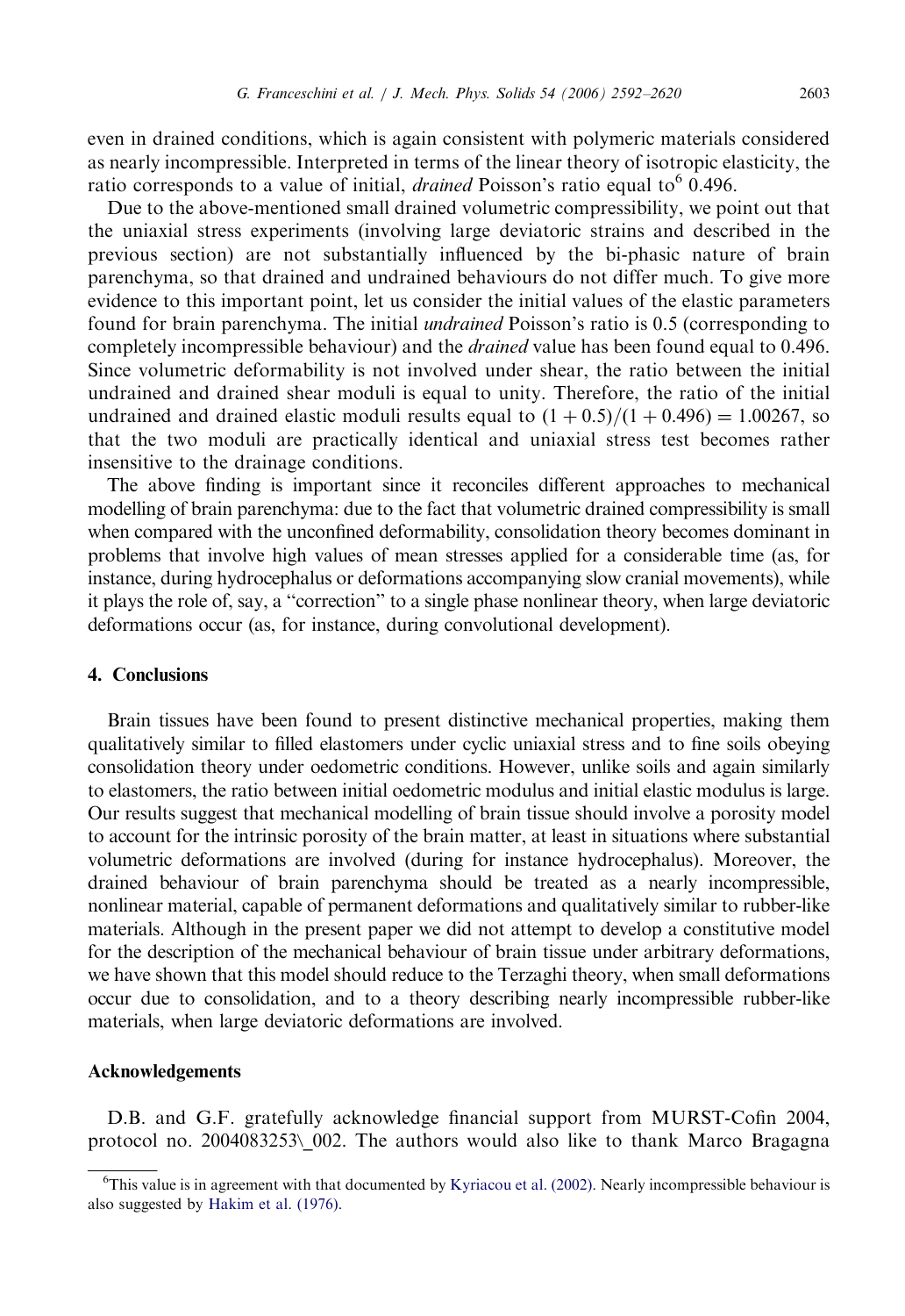(University of Trento), Gerhard Sommer and Christian Gasser (Graz University of Technology) for their helpful support during the experimental tests.

# Appendix A. The research on brain tissue

# A.1. A state-of-the-art on mechanical testing of brain tissue

Mechanical testing on human (and Rhesus monkey) brain tissues was initiated by [Fallenstein et al. \(1969\)](#page-27-0) and [Galford and McElhaney \(1969, 1970\)](#page-27-0). Cyclic shear tests have been performed by the former authors, while creep and relaxation experiments have been conducted under tension by the latter. Both these works refer to a small deformation range and are aimed to the understanding of dynamic properties, as related to traumatic brain injury [see the reviews by [Hardy et al. \(1994\)](#page-27-0) and [Goldsmith \(2001\)](#page-27-0)]. These pioneering works stimulated a continued research in which the brain parenchyma is assumed to be single-phase, incompressible and viscoelastic. In particular, oscillatory tests on porcine, bovine and rat brain specimens at small strain were performed by: [Shuck and Advani](#page-28-0) [\(1972\),](#page-28-0) proposing a failure criterion for brain tissue, [Bilston et al. \(1997\)](#page-26-0) and [Darvish and](#page-27-0) [Crandall \(2001\)](#page-27-0), finding nonlinear effects already at, respectively, 0.1% and 1% strain, [Arbogast and Margulies \(1998\)](#page-26-0), analyzing high frequency response, [Thibault and](#page-28-0) [Margulies \(1998\)](#page-28-0) and [Gefen et al. \(2003\),](#page-27-0) determining some age-dependent changes in mechanical properties.

Large deformations, involving in particular uniaxial compression, were initiated by [Estes and McElhaney \(1970\),](#page-27-0) who found the characteristic stress/strain curves concave upward for human and Rhesus monkey brain tissues. These experiments were followed by other investigations, mainly performed on porcine or bovine specimens and involving large strains, in particular, by [Miller and Chinzei \(1997\),](#page-28-0) performing compressive stress/ relaxation experiments and showing a strong dependence on strain rate, [Donnelly and](#page-27-0) [Medige \(1997\),](#page-27-0) presenting results which support nonlinear viscoelasticity, obtained with a single-pulse, high-strain-rate shear test on fresh human cadaver brain specimens, [Bilston](#page-26-0) [et al. \(2001\),](#page-26-0) reporting failure strains under large shear deformation, [Prange and Margulies](#page-28-0) [\(2002\),](#page-28-0) presenting results of shear and compression tests with stretches ranging between 0.5 and 1.6.

[Miller et al. \(2000\)](#page-28-0) and [Gefen and Margulies \(2004\)](#page-27-0) have compared in vivo and in vitro responses to mechanical tests on porcine brain tissue. The former authors have found (as already suggested by [Metz et al., 1970\)](#page-28-0) that in vivo and in vitro mechanical properties remain within the same order of magnitude, while the latter authors have reached an opposite conclusion.

# A.2. Slow deformation of brain tissue calls for experimental investigation

It is crucial to observe from the above state-of-the-art that: (i) a linear (or sometime nonlinear) viscoelastic behaviour is always assumed to govern mechanical deformation of the brain tissue; (ii) a systematic investigation of large-strain, quasi-static, cyclic behaviour including damage and fracture of human brain tissue still does not exist; (iii) the effect of interstitial fluid has never been directly investigated and (iv) never discriminated from viscosity.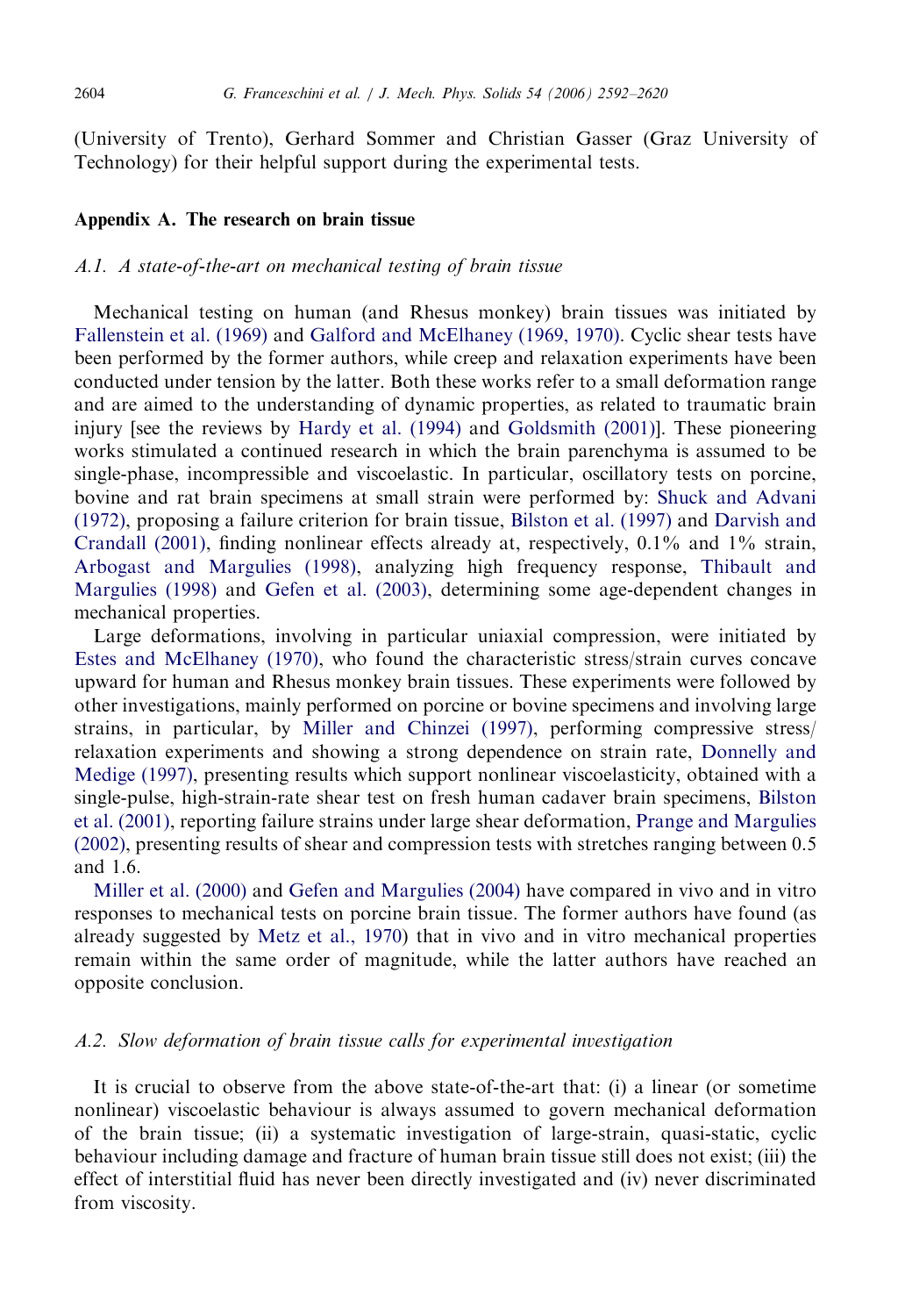[1976, 2001;](#page-27-0) [Hakim and Hakim, 1984\)](#page-27-0). We believe that there are many physiological instances pointing to biphasic representation. For instance, the effects of perfusion exhibited by [Guillaume et al. \(1997\),](#page-27-0) the volumetric shrinking of the brain tissue following hyperosmotic drugs administration (such as mannitol, [Bell et al., 1987](#page-26-0); [Schrot and](#page-28-0) [Muizelaar, 2002](#page-28-0)), and the nature of cerebral edema itself show that the hydrated nature of brain parenchyma cannot be ignored. Surprisingly, no direct experimental evidence has been attempted to give evidence to the two-phasic nature of brain parenchyma.

Large and slow brain deformations are believed to play a crucial role during hydrocephalus, cerebral edema, convolutional development, and possibly in many other circumstances that may include robotic surgery and implantation. In geotechnical engineering, the understanding of the mechanical role of interstitial fluid in soils, which essentially follow the theories by [Biot \(1941\)](#page-26-0) and [Terzaghi \(1943\),](#page-28-0) generated a real scientific revolution ([de Boer, 1999\)](#page-26-0). Accordingly, the experimental investigation of the behaviour of brain tissue subject to slow and large deformations, with consideration of interstitial fluid, deserves appropriate attention.

## Appendix B. Cyclic uniaxial loading tests

Uniaxial quasi-static cyclic tension/compression (or compression/tension) tests of prismatic or cylindrical specimens were performed on a computer-controlled, screwdriven high-precision tensile compressive testing machine (Messphysik,  $\mu$ -Strain Instrument ME 30-1, Furstenfeld, Austria). The specimens were investigated in a perspex container filled with 0.9% physiological saline solution maintained at  $37+0.1$  °C by a heater-circulation unit (type Ecoline E 200, Lauda; Lauda-Konigshofen, Germany) and the tensile compressive force was measured with a 25 N class 1 strain gage-load cell (model F1/25 N, AEP converter). For more details on the testing machine adapted for small biological specimens, see [Holzapfel et al. \(2004\)](#page-27-0).

The upper and lower crossheads of the testing machine are moved in opposite directions so that the gage region of the samples is always in the same field of view. A crosshead stroke resolution of  $0.04 \,\mu m$  and a minimum load resolution of  $1 \,\text{mN}$  of the 25 N load cell is specified by the manufacturer. Digital control of the electric drive of the machine as well as data acquisition of the crosshead position and applied load were performed by an external digital controller (EDC 5/90 W, DOLI; Munich, Germany) especially designed for screw-driven tensile testing machines. Gage length and width were measured optically using a PC-based (CPU 586) videoextensometer (model ME 46-350, Messphysik) utilizing a full-image charge-coupled device (CCD) camera, that allows automatic gage mark and edge recognition [\(Holzapfel et al., 2004\)](#page-27-0). The corresponding deformation data were averaged with respect to the measuring zone and sent to the data-processing unit in real time.

Experiments were conducted at a speed of 5 mm/min, corresponding to initial strain rates ranging between 5.5 and  $9.3 \times 10^{-3}$  s<sup>-1</sup>, on 86 prismatic and cylindrical samples. Dimension range of the specimens was  $9-15$  mm $\div 5-11$  mm initial height/diameter (or edge, for prismatic specimens), with aspect ratios lying in the interval 0.9–2.5 ([Franceschini, 2006](#page-27-0)).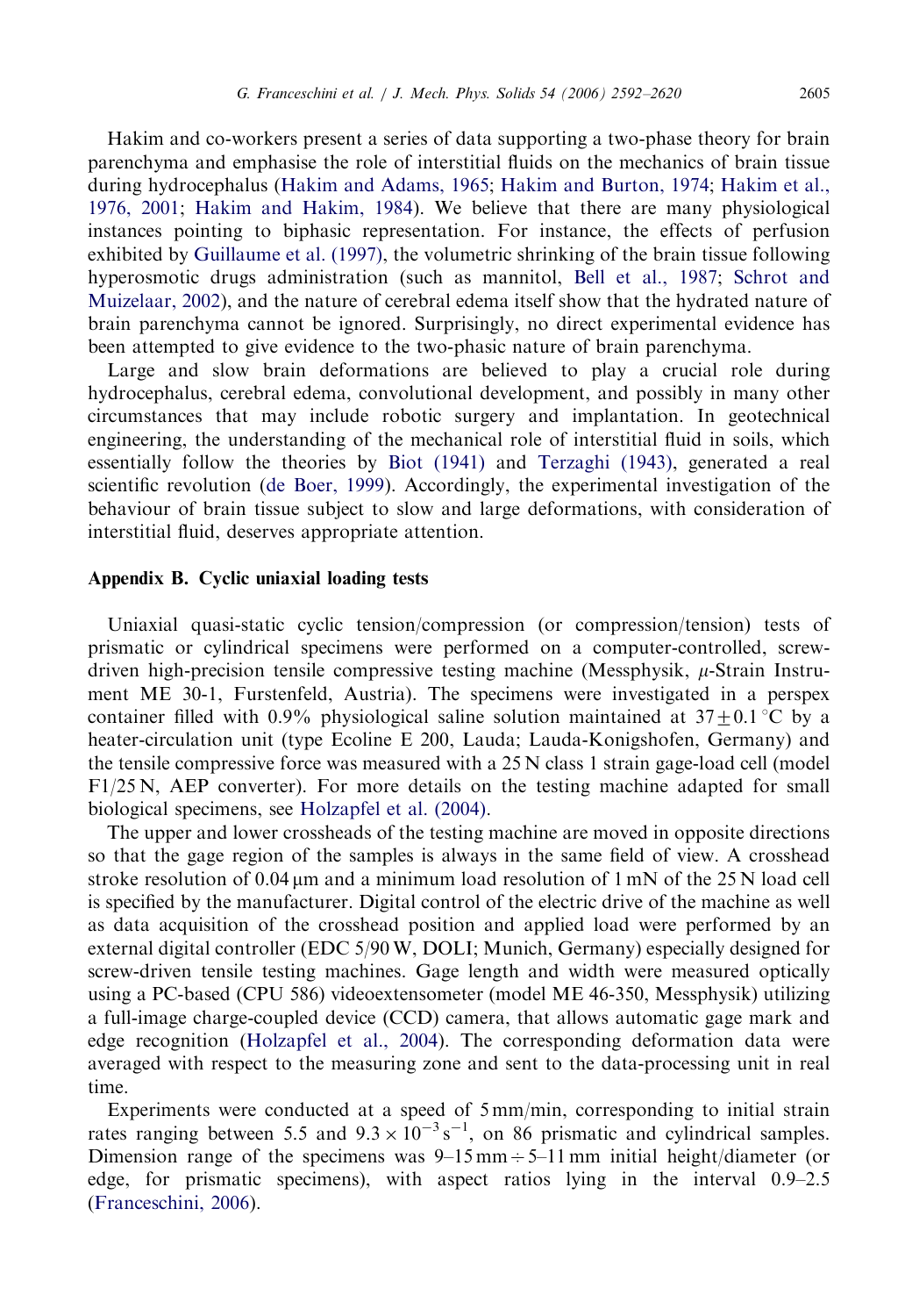The specimens have been attached to the plexiglas loading platens of the testing machine using a commercial instant adhesive (Loctite<sup>®</sup>) and providing a small compression (corresponding to 1 mm relative displacement of the plates) for 20 s. Samples were taken at different locations and two different directions, along frontal and sagittal plane, as sketched in Fig. B.1.

Loading cycles have been performed up to various load levels, until large strain, damage and final failure of the specimen have been reached. In particular, initially cycles were imposed up to a maximum load of 0.03 N and, subsequently, the maximum loads to be reached were calibrated on the basis of the initial response. Typically, loading cycles were given at increments of  $0.02 \text{ N}$ , up to  $0.12 \text{ N}$ . At this loading level, the sample was monotonically loaded until failure.

Several results of cyclic behaviour before damage initiation are shown in the [Figs. B.2–B.4](#page-15-0) (additional data can be found in [Franceschini, 2006](#page-27-0)), reported in terms of nominal stress (force divided by the initial cross-section area of the specimen), versus stretch (current specimen length divided by the initial length). Note that in all [Figs. B.2–B.4](#page-15-0) the first cycle is shown left (a) for the smallest loading step. Loading steps up to higher loads are considered in [Figs. B.2 and B.3\(b\) and \(c\)](#page-15-0), and the complete cycles (evidencing pre-conditioning effects) relative to the loading step shown in (c) are reported in (d). Loading steps are reported in [Fig. B.4\(b\) and \(d\)](#page-17-0), while the complete cycles (evidencing pre-conditioning effects) relative to the intermediate step (b) are reported in (c). These experimental results confirm the general trend shown in [Figs. 1 and 2](#page-3-0) and make evident the features previously commented, including the existence of permanent deformations.

The samples mainly failed at the contact region with the Plexiglas loading platens, but 13 failed within the gage region. These tests give evidence of the damage process and subsequent failure; results of three samples are presented in [Fig. B.5](#page-18-0) (additional data can be found in [Franceschini, 2006](#page-27-0)).



Fig. B.1. Specimen harvest locations.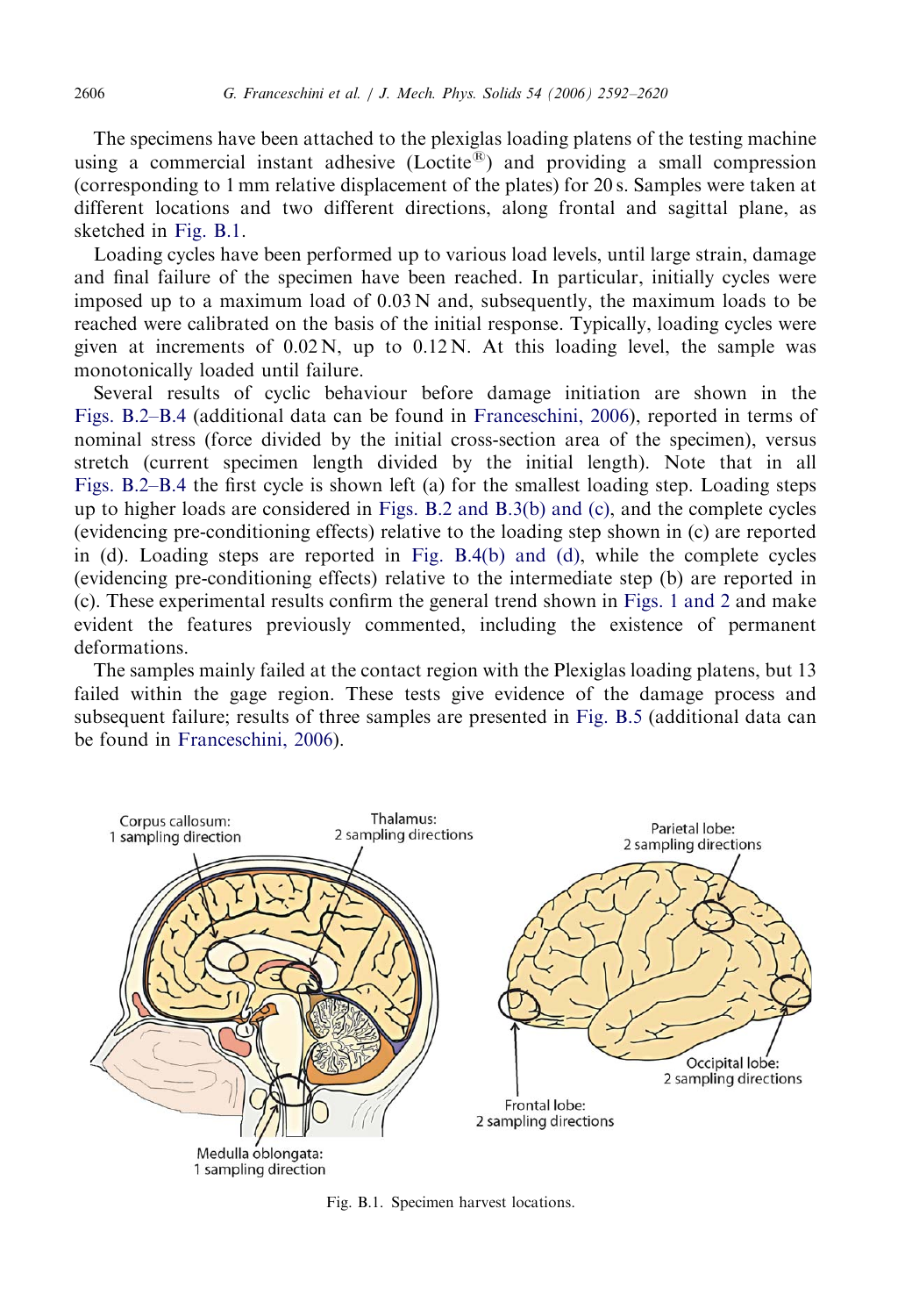<span id="page-15-0"></span>

Fig. B.2. Cyclic behaviour of brain tissue to a stretch well below fracture, but approaching the damage threshold; nominal stress is reported versus stretch on a (13 mm/8.4 mm initial height/edge) prismatic specimen of white matter, harvested from the frontal lobe in the frontal direction. In (a)–(c), the first cycles of different loading steps  $(0.05 \text{ N}, 0.08 \text{ N} \text{ and } 0.12 \text{ N})$  are reported, where arrows indicate the loading direction. Effect of preconditioning [for the load step (c) at 0.12 N of maximum load] becomes evident in (d), where 10 cycles have been performed.

# Appendix C. Uniaxial deformation tests at free drainage and Terzaghi theory

# C.1. The oedometric test

The recourse to a uniaxial strain apparatus with free drainage (so-called ''oedometer'' or ''consolidometer'' in geotechnical engineering, [Taylor, 1948](#page-28-0)) is crucial to discriminate viscous behaviour from consolidation. This is indeed possible since the basic constituents of a brain specimen can be considered themselves incompressible (at least at the level of loading at which our experiments have been performed), therefore, if consolidation would not occur, the oedometric deformation would simply be zero.

An oedometer has been designed and fabricated (at the University of Trento, with the kind help of Mr. Marco Bragagna) for testing cylindrical specimens (30 mm/5–8 mm initial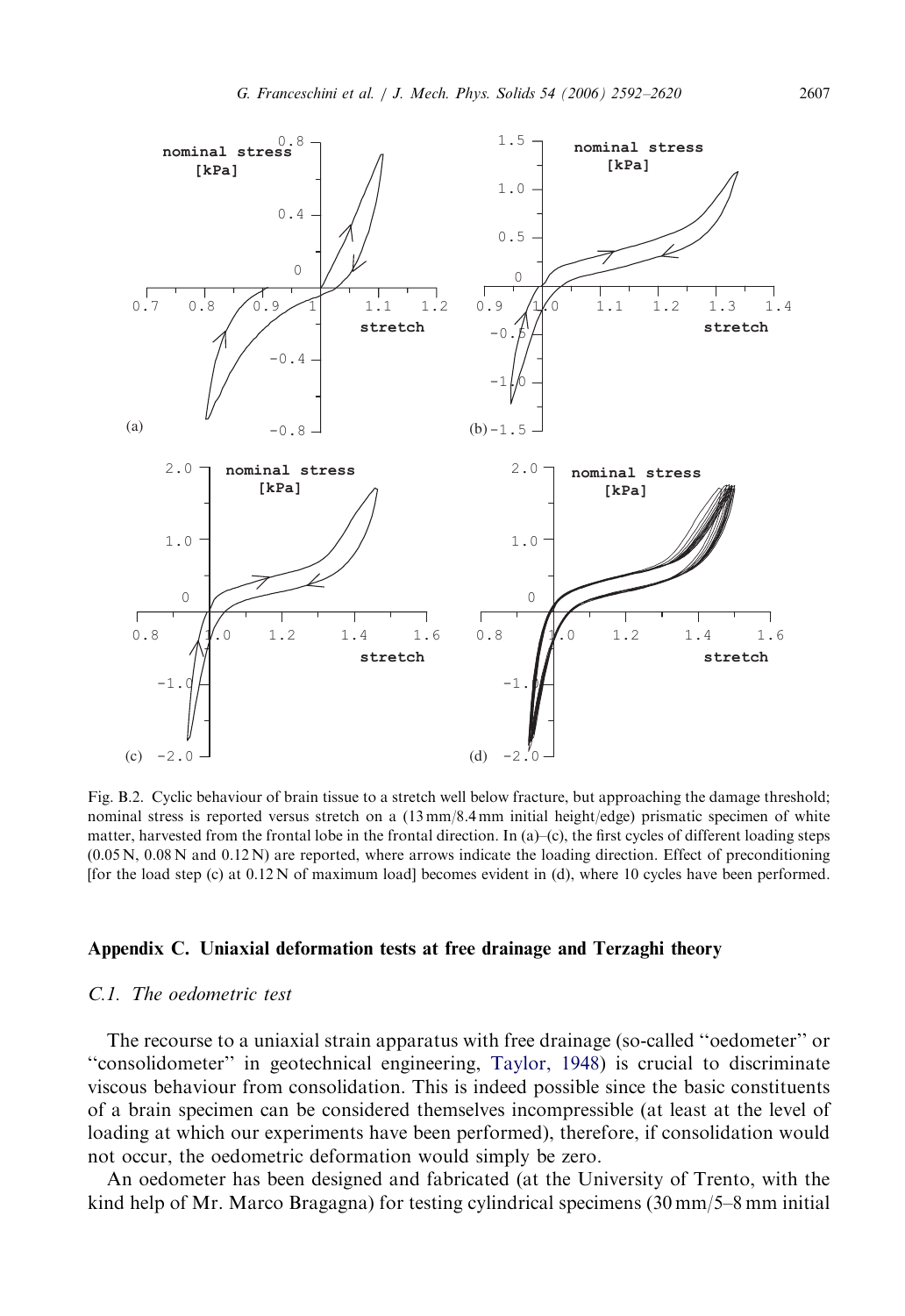

Fig. B.3. As in [Fig. B.2](#page-15-0), but results on a (10 mm/13 mm initial height/diameter) cylindrical specimen of white matter, harvested from the occipital lobe in the saggital direction. In  $(a)$ –(c), the first cycles of different loading steps (0.05, 0.08 and 0.12 N) are reported, where arrows indicate the loading direction. Effect of preconditioning [for the load step (c) at 0.12 N of maximum load] becomes evident in (d), where 20 cycles have been performed.

diameter/height) of brain parenchyma under free drainage at the top and bottom surfaces. A sketch of the device is reported in [Fig. C.1](#page-19-0) (see also [Franceschini, 2006\)](#page-27-0). It essentially consists of a metallic mould (all parts in contact with the samples are made of Inox AISI 304 steel) where the specimen is accommodated by hand and subsequently loaded through a cylindrical piston (made of polytetrafluoroethylens ''PTFE'', a material selected for its low weight, low friction coefficient, and chemical neutrality), subject to dead loading (through a loading frame made of Anticorodal aluminum). The contacts at the sample bottom and top are with a filter paper (Schleicher and Schuel no. 595, 110 mm diameter) against a porous metal [a commercial porous brass obtained through cold pressing and employed in geotechnical oedometers (from Controls S.r.l., Italy)], permitting free drainage of interstitial fluid. The tests have been performed under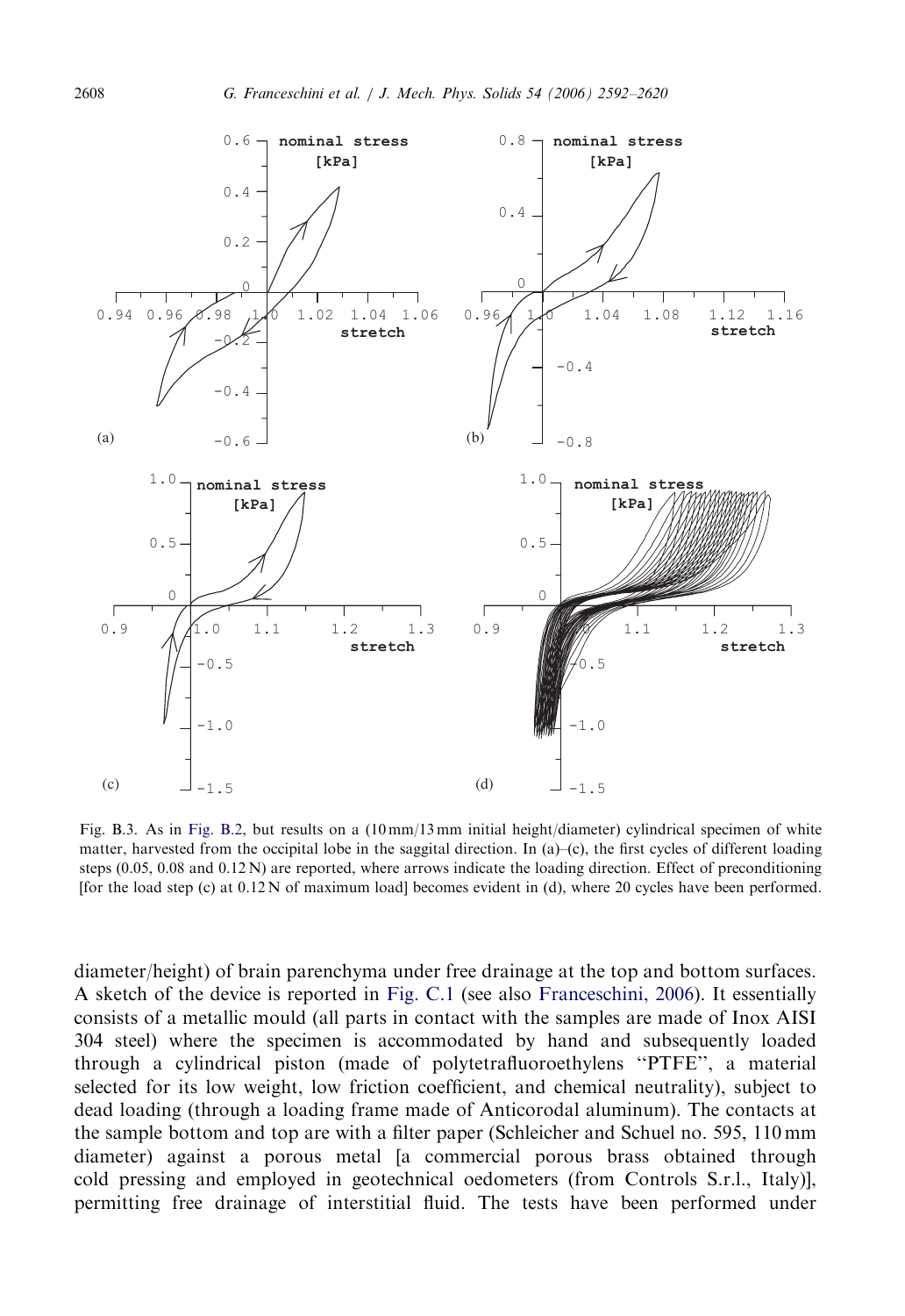<span id="page-17-0"></span>

Fig. B.4. As in [Fig. B.2](#page-15-0), but results on a (18 mm/13.5 mm initial height/diameter) cylindrical specimen of white matter, harvested from the medulla oblongata. In (a), (b) and (d) the first cycles of different loading steps (0.05, 0.12 and 0.25 N) are reported, where arrows indicate the loading direction. Effect of preconditioning [for the load step (b) at  $0.12$  N of maximum load] becomes evident in (c), where 14 cycles have been performed.

physiological saline solution at room temperature (filling a cylindrical plastic container enclosing the device and thus preventing sample dehydration). Vertical displacement of the top of the sample was recorded employing an LVDT connected to an electronic acquisition system.

The dimensions of the device were dictated by the consideration of problems related to friction at the piston/die contact. Therefore, 12 samples have been harvested from the middle of the brain hemispheres, in the parietal lobe, a region selected in order to provide homogeneous specimens of the required dimensions. The specimens were excised using a trephine (see also [Franceschini, 2006\)](#page-27-0). The relatively large dimensions of our specimens precluded the investigation of possible anisotropy of fluid diffusion, which has been observed during acute cerebral ischemia by [Green et al. \(2002\)](#page-27-0).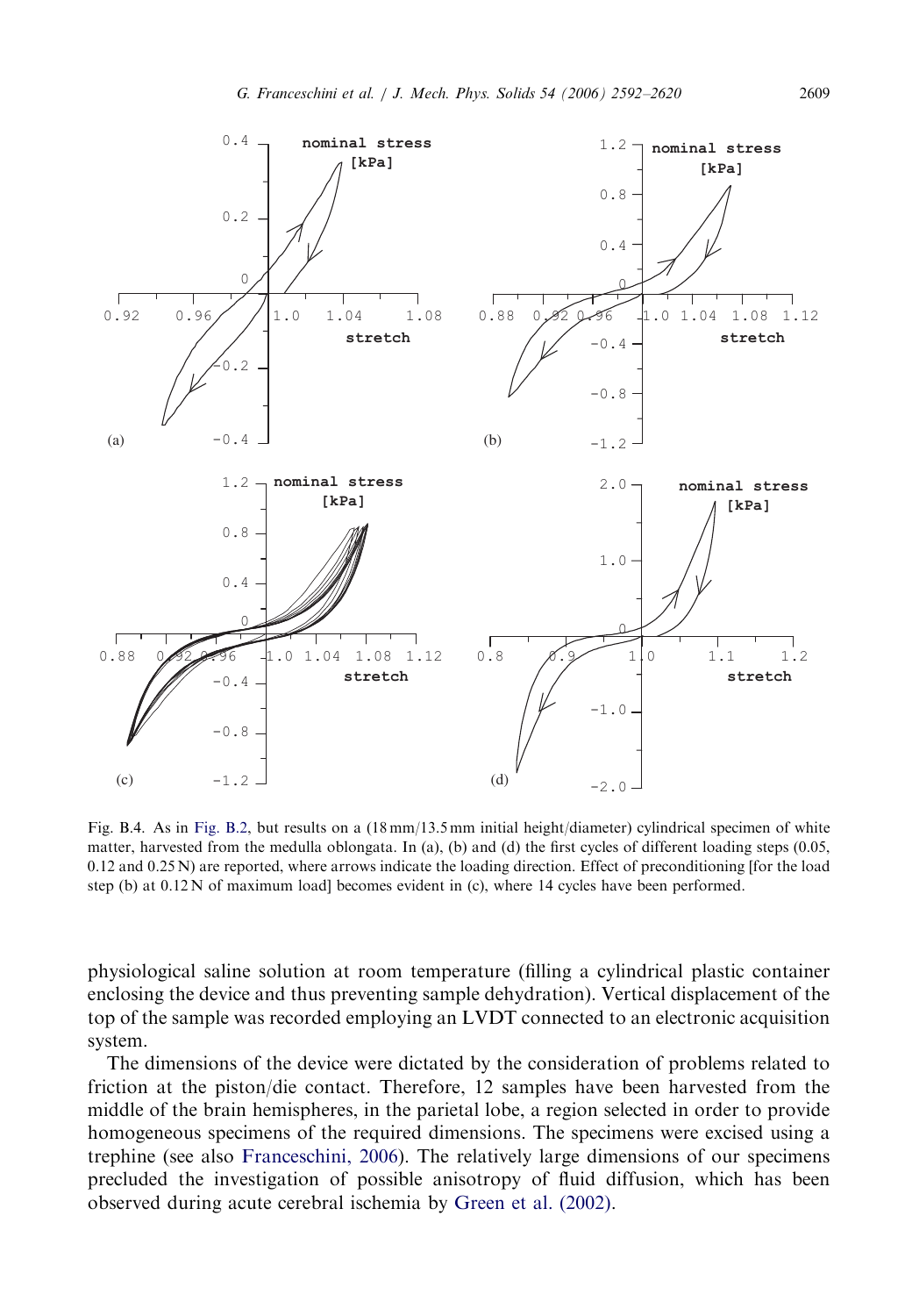<span id="page-18-0"></span>

Fig. B.5. Damage evolution and fracture process in cylindrical and prismatic specimens of white and grey matter; nominal stress is reported versus stretch. The photos show the damage sequence leading to failure. Dimensions and sampling locations and directions are: 13 mm/8 mm (prismatic) white matter, parietal lobe, frontal direction (a); 15 mm/9.8 mm (cylindrical) gray matter, thalamus, saggital direction (b); 14 mm/8 mm (cylindrical) gray matter, thalamus, saggital direction (c).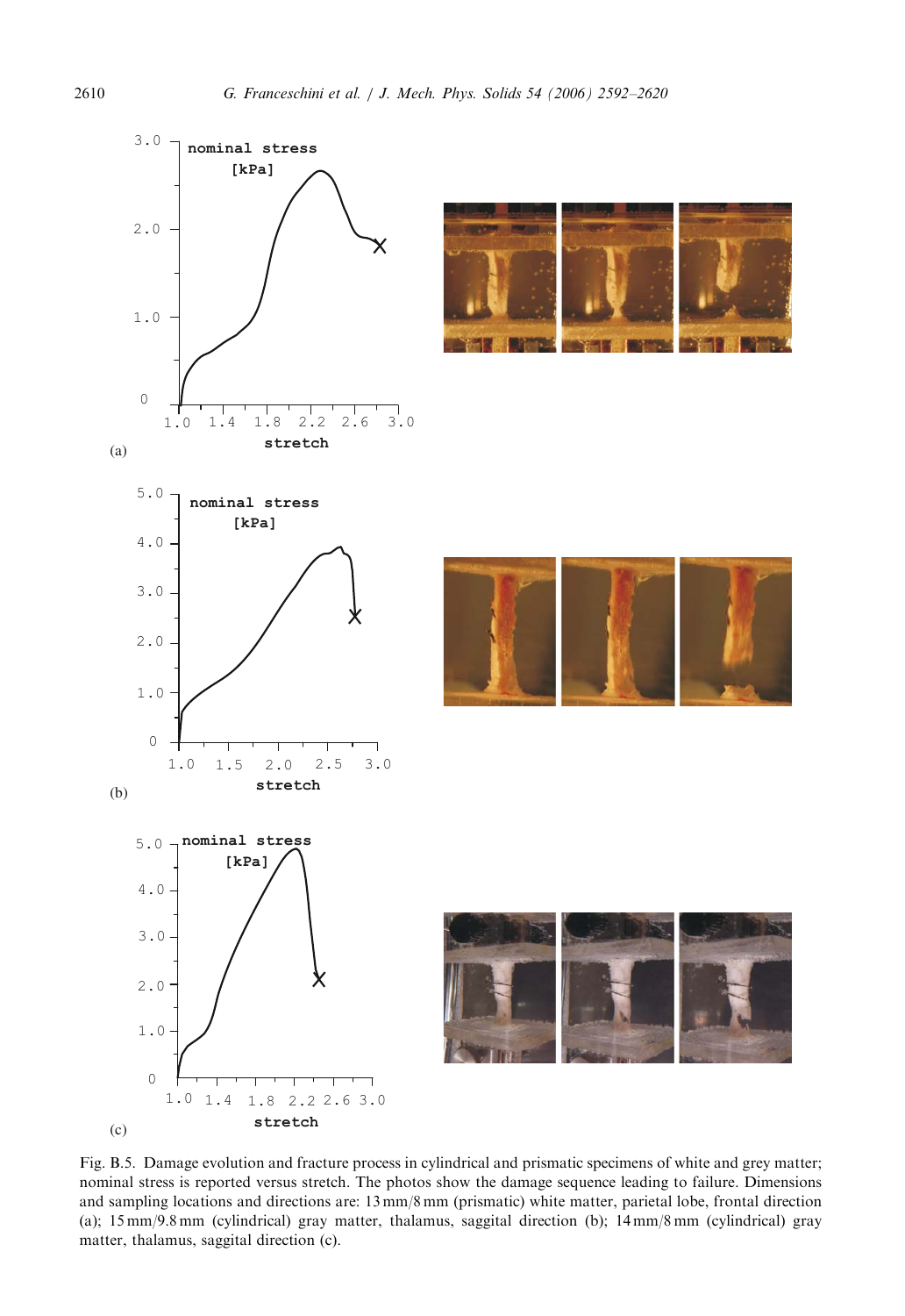<span id="page-19-0"></span>

Fig. C.1. The uniaxial strain device permitting free drainage at the top and bottom of the sample.

The testing apparatus essentially permits the following two determinations:

- (a) consolidation curve due to pore-pressure dissipation following a given load step;
- (b) uniaxial strain (oedometric) compressibility obtained from a loading (or unloading) step sequence.

In the former test, vertical displacements are recorded versus time starting from the instant of a step loading application, until these ''practically die out'' (as will be explained later, graphs are generated with this test such as those shown in [Figs. 3 and C.2–C.5](#page-20-0)). In the latter test, the strains at the end of consolidation occurring after various loading-steps are plotted versus the corresponding total applied stress, thus producing a ''drained'' uniaxial strain compressibility curve (examples of which are plotted in [Fig. C.6](#page-24-0)).

One to four loading steps of 3 and 6 N were imposed in our tests (an intermediate step of 2 N has also been employed in one test). The loads were selected to be of the same order of magnitude as the pressures measured by [Hakim et al. \(1976\)](#page-27-0) on two patients. One hour of time was expected after the set up of the test, before to assign the first loading. This time was checked to be sufficient to observe die out of displacements induced by apparatus selfload (the weight of the piston and loading frame is 1.3 N) and sample manipulation. Disturbances related to friction at the piston-die contact were considered unacceptable at loads smaller than 3 N for our apparatus.

Since the metallic mold is practically undeformable (at the prescribed load levels), the knowledge of the vertical displacement is directly linked to the measure of the uniaxial sample deformation, defined as the variation of the sample length divided by the initial length.

## C.2. The Terzaghi theory

The average consolidation ratio  $U$  is defined as the ratio between the current value of the specimen's shortening and the final specimen's shortening at the end of consolidation, so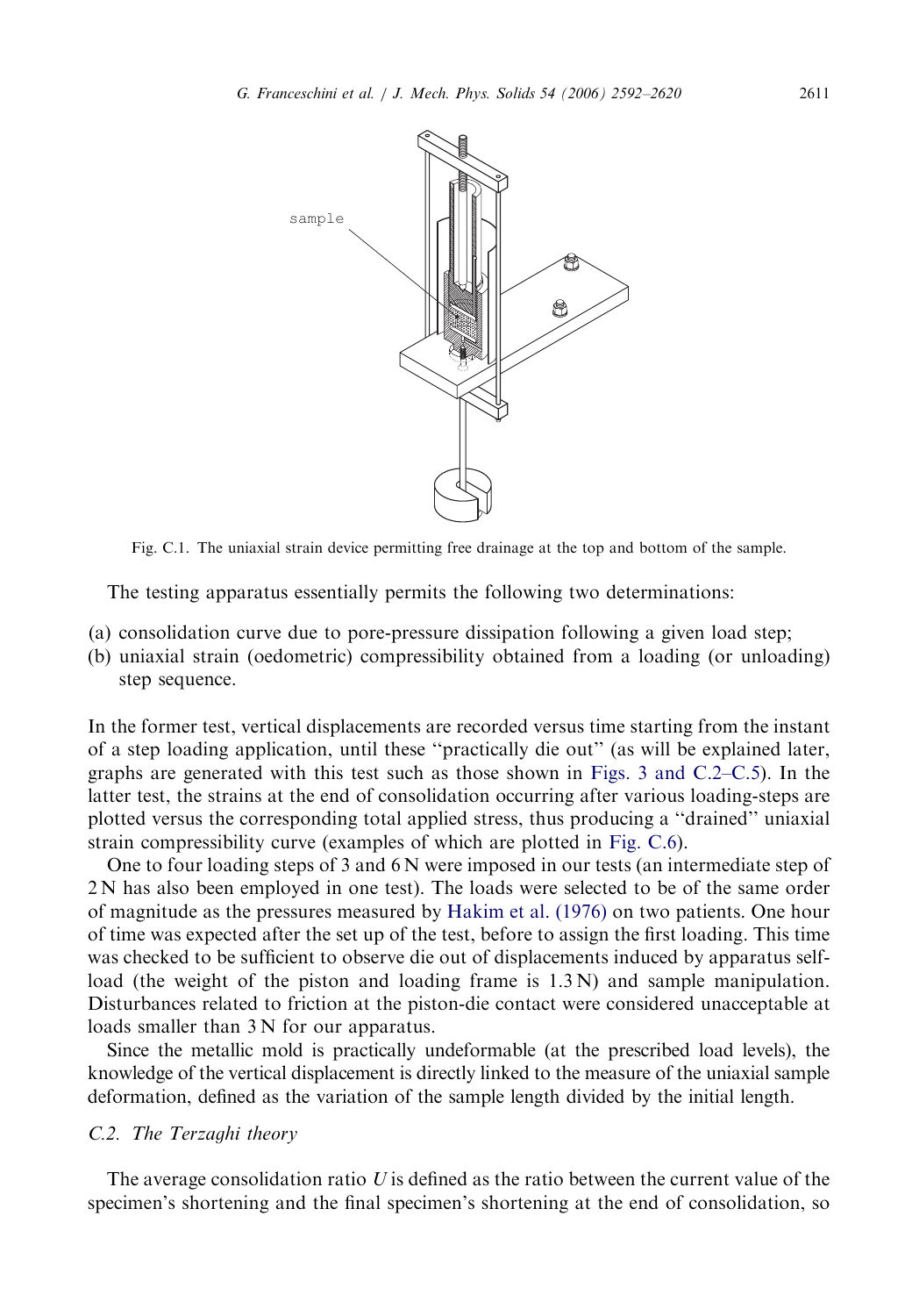<span id="page-20-0"></span>

Fig. C.2. Comparison between experimental data, Terzaghi theory and Gibson and Lo theory for several uniaxial tests on cylindrical specimens under free drainage at the upper and lower faces. The Terzaghi consolidation coefficient  $c_v$  has been evaluated to be: 0.2 mm<sup>2</sup>/min in (a); 0.09 mm<sup>2</sup>/min in (b); 0.13 mm<sup>2</sup>/min in (c); 0.65 mm<sup>2</sup>/ min in (d);  $0.33 \text{ mm}^2/\text{min}$  in (e) and  $2.1 \text{ mm}^2/\text{min}$  in (f). Results (a)–(e) were obtained at the first loading step of 3 N, while results (f) are obtained at the first loading step of 6 N.

that  $U$  ranges between 0 and 1. Test (a) permits plotting the evolution of the consolidation ratio versus time. This can be compared to the prediction of the Biot consolidation theory or its simpler version proposed by Terzaghi. We follow the Terzaghi theory—since we believe that evidence of consolidation should be sought with reference to the simplest possible theory—which is based on small-strain, linearly elastic behaviour of the porous material skeleton and the Darcy law of filtration. In the oedometric conditions the governing equation becomes

$$
c_{\rm v} \frac{\partial^2 p_{\rm w}}{\partial z^2} = \frac{\partial p_{\rm w}}{\partial t},\tag{C.1}
$$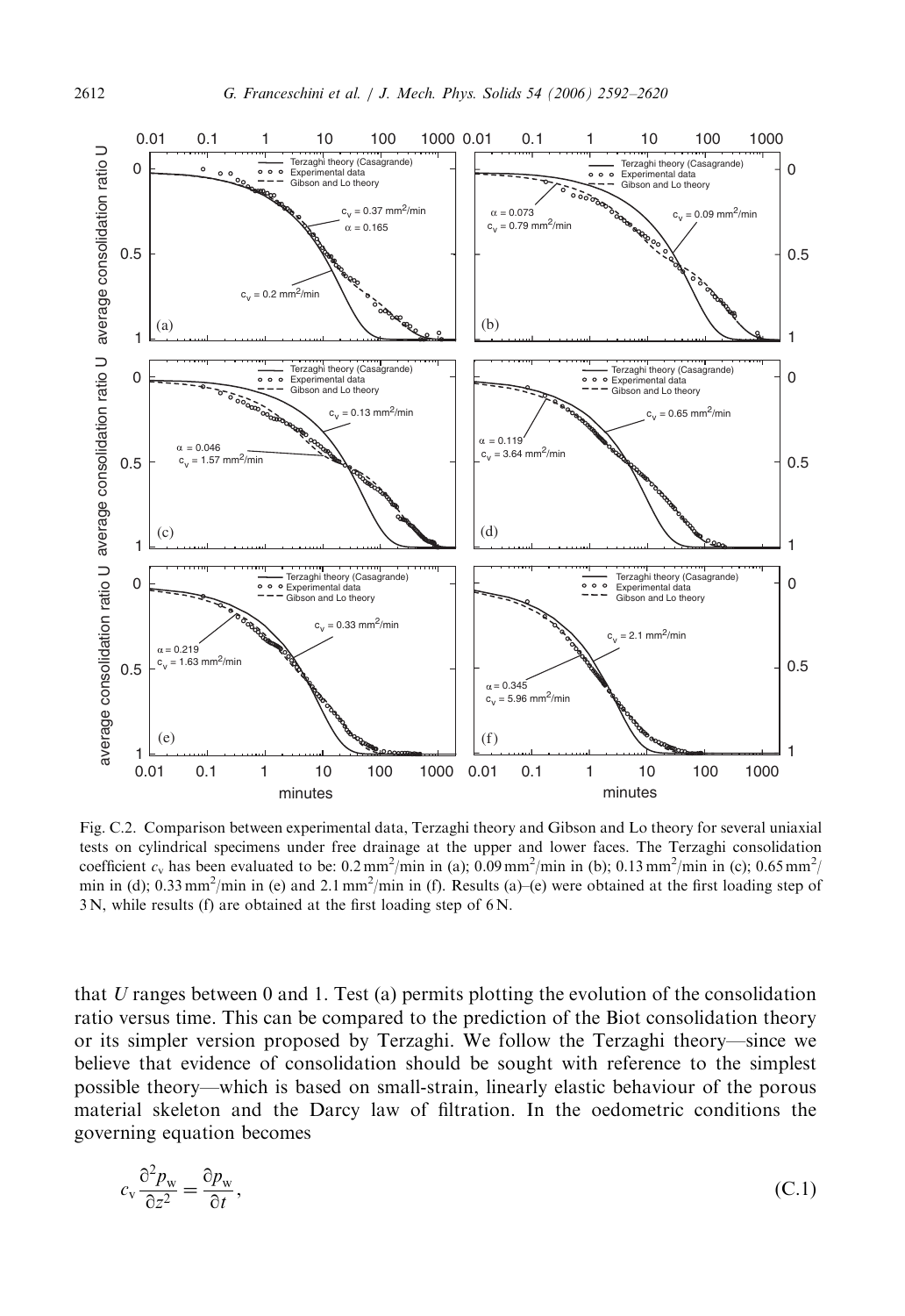<span id="page-21-0"></span>

Fig. C.3. As in [Fig. C.2,](#page-20-0) but the Terzaghi consolidation coefficient  $c_v$  has been evaluated to be: 0.14 mm<sup>2</sup>/min in (a); 1.59 mm<sup>2</sup>/min in (b); 0.58 mm<sup>2</sup>/min in (c); 0.57 mm<sup>2</sup>/min in (d); 0.61 mm<sup>2</sup>/min in (e) and 0.02 mm<sup>2</sup>/min in (f). Results in (a)–(e) were obtained at the first loading step of 6 N while results (f) are obtained at the second loading step of 3 N.

where z and t are the space and time variables, respectively,  $p_w$  is the pore fluid pressure,  $c_v$ is the coefficient of consolidation defined as

$$
c_{\rm v} = \frac{kM}{\gamma_{\rm w}},\tag{C.2}
$$

in which k is the permeability, M is the elastic oedometric coefficient and  $\gamma_w$  is the specific weight of the saturating fluid.

The solution of Eq. (C.1), complemented with the initial and boundary conditions, respectively,

$$
p_w(t=0) = p_{w0}, \quad p_w(z=0, z=2H) = 0,
$$
\n(C.3)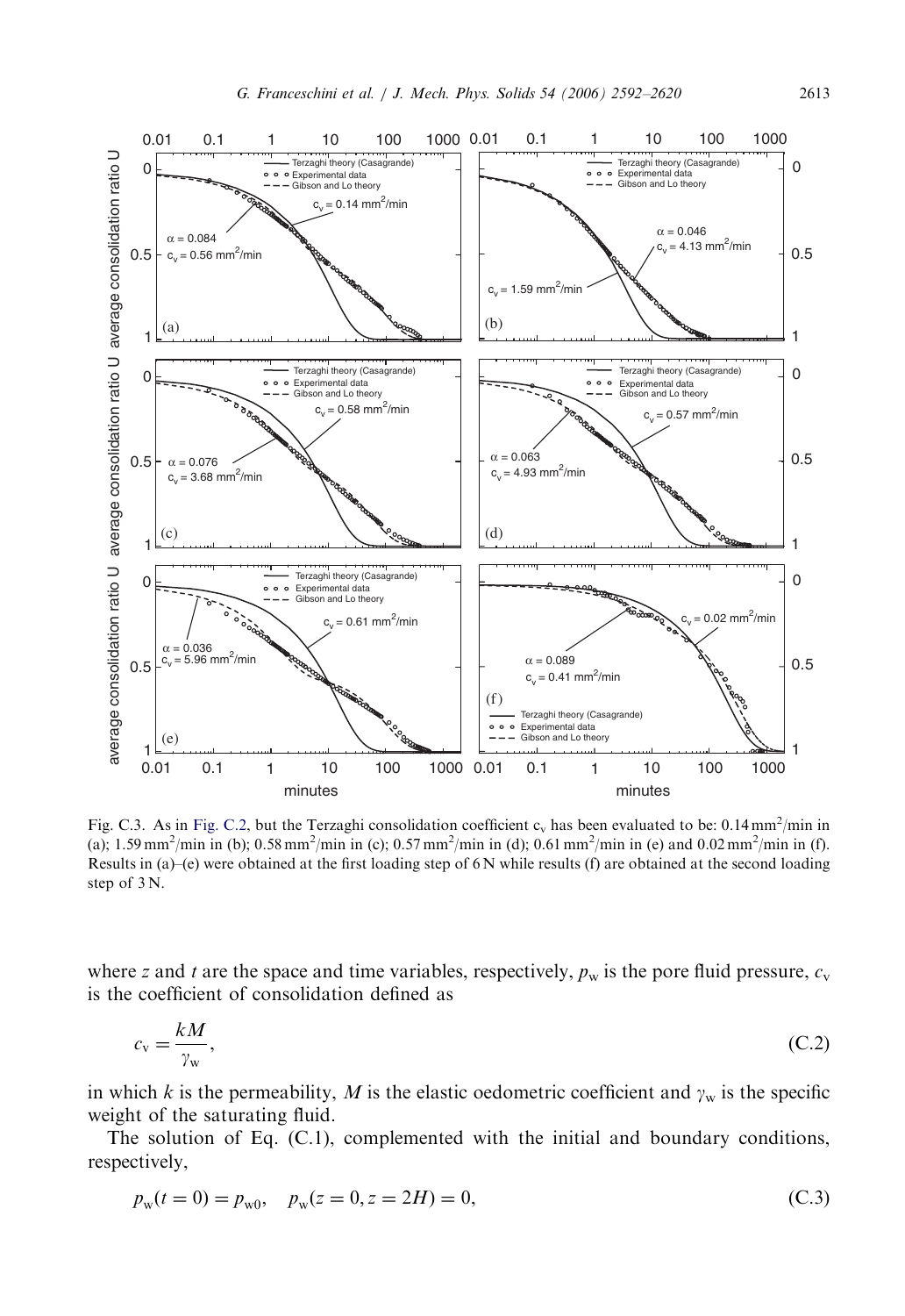<span id="page-22-0"></span>

Fig. C.4. As in [Fig. C.2](#page-20-0), but the Terzaghi consolidation coefficient  $c<sub>v</sub>$  has been evaluated to be: 0.23 mm<sup>2</sup>/min in (a); 0.08 mm<sup>2</sup>/min in (b); 0.23 mm<sup>2</sup>/min in (c); 0.01 mm<sup>2</sup>/min in (d); 0.19 mm<sup>2</sup>/min in (e) and in 0.1 mm<sup>2</sup>/min (f). Results (a)–(c) and (e) were obtained at the second loading step of 6 N, while results (d) at the second loading step of 3 N and (f) at the third loading step of 3 N.

corresponding to the oedometric test condition, is

$$
p_{\rm w} = \sum_{m=0}^{\infty} \frac{4p_{\rm w0}}{\pi(2m+1)} \sin \frac{\pi(2m+1)}{2H} \exp[-(0.5\pi(2m+1))^2 T],
$$
 (C.4)

where H is the maximum drainage length (equal to  $1/2$  of the sample height in the oedometric test),  $p_{w0}$  is the initial (constant) value of pressure and

$$
T = \frac{c_v t}{H^2}.\tag{C.5}
$$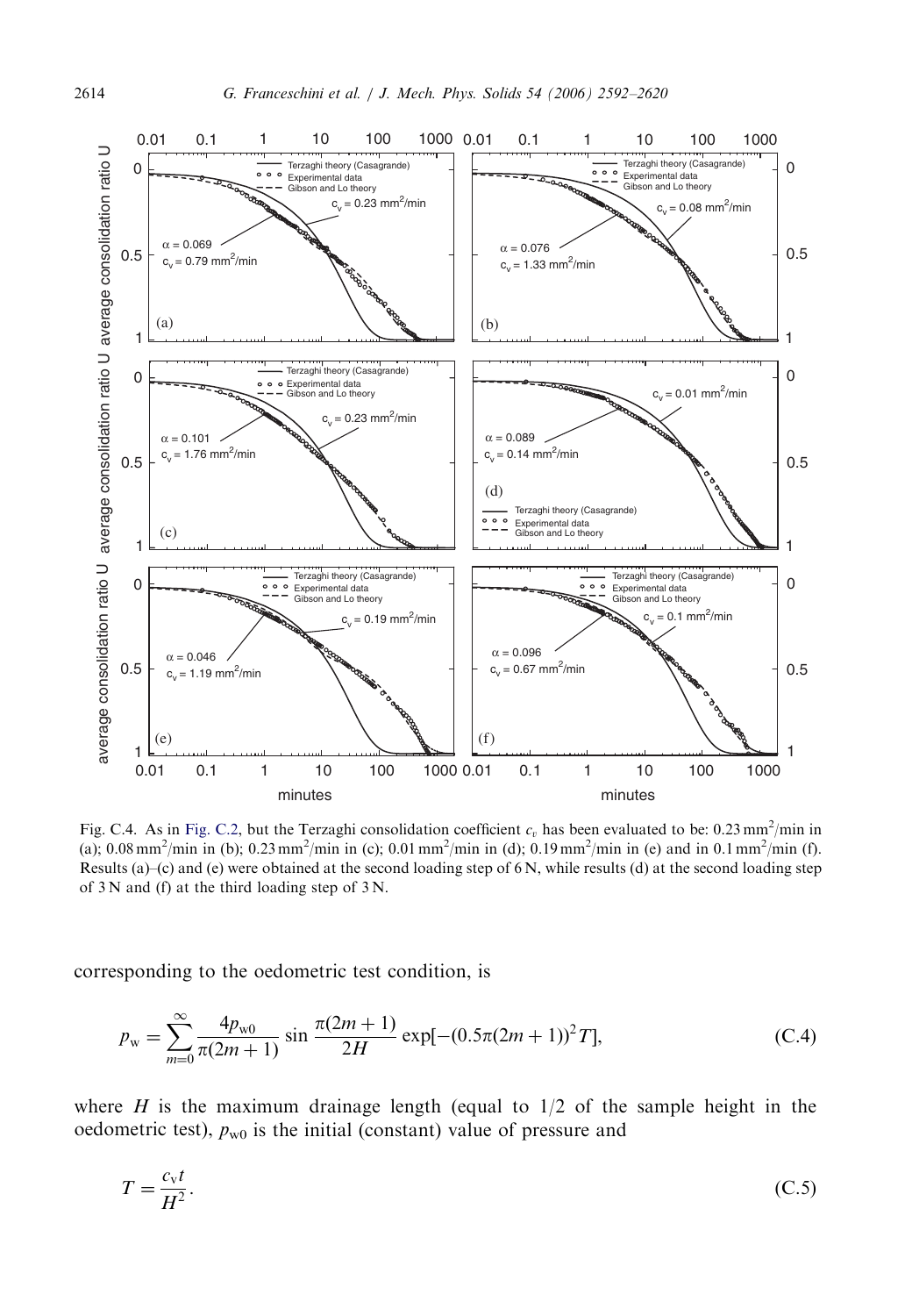<span id="page-23-0"></span>

Fig. C.5. As in [Fig. C.2](#page-20-0), but the Terzaghi consolidation coefficient,  $c_v$ , has been evaluated to be: 0.16 mm<sup>2</sup>/min in (a);  $0.032 \text{ mm}^2/\text{min}$  in (b);  $0.09 \text{ mm}^2/\text{min}$  in (c) and  $0.012 \text{ mm}^2/\text{min}$  in (d). Results (a)–(b) were obtained at the third loading step of 6 N, results (c) at the third loading step of 3 N and results (d) at the fourth loading step of 2 N.

Employing a linear constitutive relation for the elastic porous material and introducing the following definition of the consolidation ratio

$$
U_z = 1 - \frac{p_w}{p_{w0}},\tag{C.6}
$$

which represents the current value of the specimen's shortening at coordinate z divided by the final shortening at the end of the consolidation, Eq. (C.4) becomes

$$
U_z = 1 - \sum_{m=0}^{\infty} \frac{4}{\pi (2m+1)} \sin \frac{\pi (2m+1)}{2H} \exp[-(0.5\pi (2m+1))^2 T].
$$
 (C.7)

Note that the consolidation ratio (C.7) is a function of the space and time variables  $z$  and t, of the consolidation coefficient  $c<sub>y</sub>$  and sample height 2H. Accordingly to the definition previously given, the average consolidation ratio results as the average of  $U_z$  over the height of the sample, namely

$$
U = 1 - \sum_{m=0}^{\infty} \frac{8}{\pi^2 (2m+1)^2} \exp[-(0.5\pi(2m+1))^2 T],
$$
 (C.8)

therefore, the Terzaghi theory predicts, for a given drainage length  $H$ , that the average consolidation ratio U is a function of time and of the coefficient of consolidation  $c_v$ .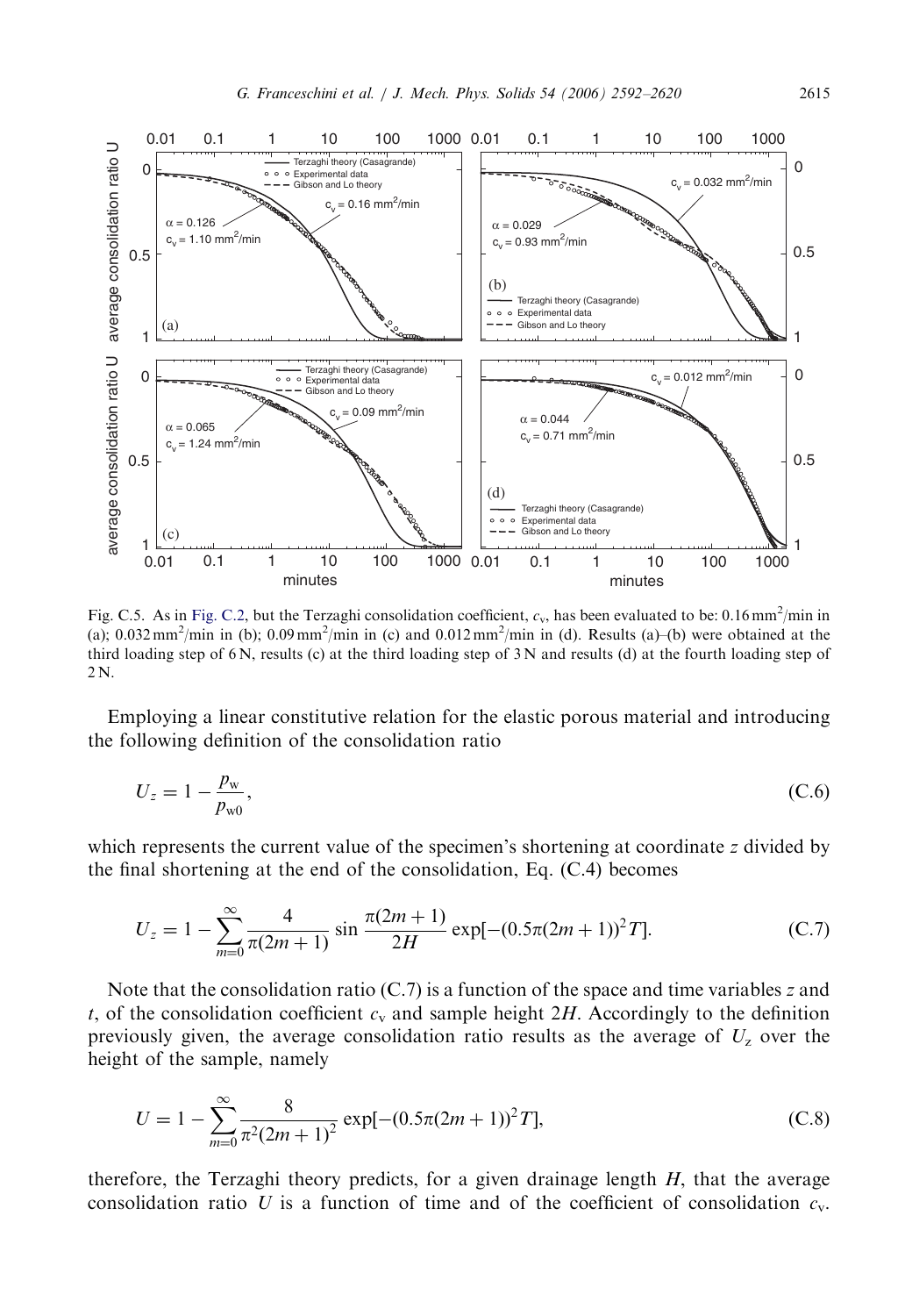<span id="page-24-0"></span>

Fig. C.6. Engineering strain  $\varepsilon$  (in percent) versus stress  $\sigma$ , evidencing the drained oedometric compressibility of brain parenchyma. Only loading steps have been imposed in (a), (b), (l), (m) and (n) in particular, one loading step in (m) and (n), two loading steps in (a) and (b) and four in (l). One unloading step has been imposed in (d),  $(f)$ , (h) and (g), and two in (c), (e) and (i).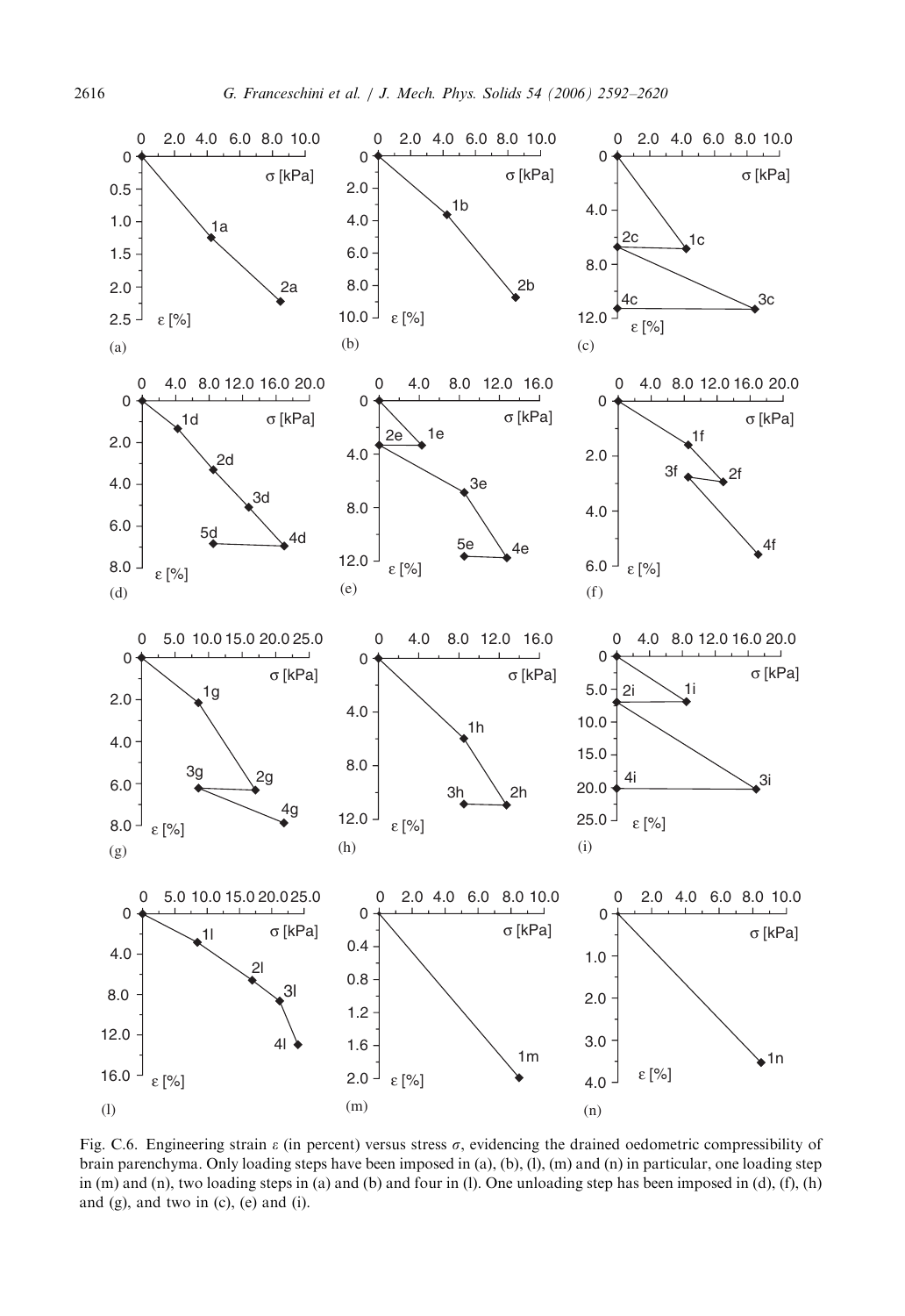It follows that a test of the type (a) may be used to evaluate  $c_v$ . This evaluation is, however, not immediate; it is in fact well-known in geotechnical engineering that when a load step is applied to an oedometer, an immediate displacement occurs, which cannot be related to the Terzaghi theory. This is believed to be only minimal due to the instantaneous deformation of the sample, but mainly related to ''spurious effects'', such as closure of possible gaps at the sample/piston contact and movements of the measurement system. Therefore, two methods are accepted in geotechnical engineering to eliminate this displacement from the results: the Taylor and the Casagrande methods ([Holtz and Kovacs,](#page-27-0) [1981](#page-27-0)). We have followed the latter and our results are shown in [Figs. 6 and C.2–C.5,](#page-9-0) in terms of the average consolidation ratio U, Eq.  $(C.8)$ , versus time (additional data can be found in [Franceschini, 2006\)](#page-27-0). In the figures, also predictions of Gibson and Lo's theory (to be introduced later) are included (dashed).

Note that the initial oedometric modulus  $M$  appearing in Eq. (C.2) has been calculated from our data to be 260 (mean value; range:  $65 \div 555$ ; standard deviation: 130) kPa. This value yields through Eq. (C.2) a mean initial permeability k equal to  $2.42 \times 10^{-10}$  (mean value; range:  $6.15 \times 10^{-12} \div 1.58 \times 10^{-9}$ ; standard deviation:  $3.47 \times 10^{-10}$ ) m/s.

It should be noted that the consolidation curves reported in [Figs. 6 and C.2–C.5](#page-9-0) have been obtained in correspondence of the loading steps, reported in terms of drained compressibility curves (stress versus strain at the end of consolidation for different loading/ unloading steps) in [Fig. C.6.](#page-24-0) The correspondence between the loading steps reported in [Figs. C.6 and Figs. 6 and C.2–C.5](#page-9-0) is indicated in Table 1.

Table 1

Correspondence between consolidation curves reported in [Figs. 6 and C.2–C.5](#page-9-0) and drained oedometric compressibility curves reported in [Fig. C.6](#page-24-0)

| Loading step in Fig. C.6 | Correspondence in Figs. 6 and C.2–C.5 | Loading step $(N)$ |
|--------------------------|---------------------------------------|--------------------|
| l(a)                     | C.2(a)                                | 3                  |
| 2(a)                     | C.3(f)                                | 3                  |
| 1(b)                     | C.2(b)                                | 3                  |
| l(c)                     | C.2(c)                                | 3                  |
| 3(c)                     | C.4(a)                                | 6                  |
| 1(d)                     | C.2(d)                                | 3                  |
| 2(d)                     | C.4(b)                                | 6                  |
| 3(d)                     | C.4(f)                                | 3                  |
| l(e)                     | C.2(e)                                | $\mathfrak z$      |
| 3(e)                     | C.5(a)                                | 6                  |
| 1(f)                     | 6                                     | 6                  |
| l(g)                     | C.2(f)                                | 6                  |
| 2(g)                     | C.4(c)                                | 6                  |
| 1(h)                     | C.3(a)                                | 6                  |
| 2(h)                     | C.4(d)                                | 3                  |
| 1(i)                     | C.3(b)                                | 6                  |
| 3(i)                     | C.5(b)                                | 12                 |
| 1(1)                     | C.3(c)                                | 6                  |
| 2(1)                     | C.4(e)                                | 6                  |
| 3(1)                     | C.5(c)                                | 3                  |
| 4(1)                     | C.5(d)                                | $\overline{c}$     |
| 1(m)                     | C.3(d)                                | 6                  |
| l(n)                     | C.3(e)                                | 6                  |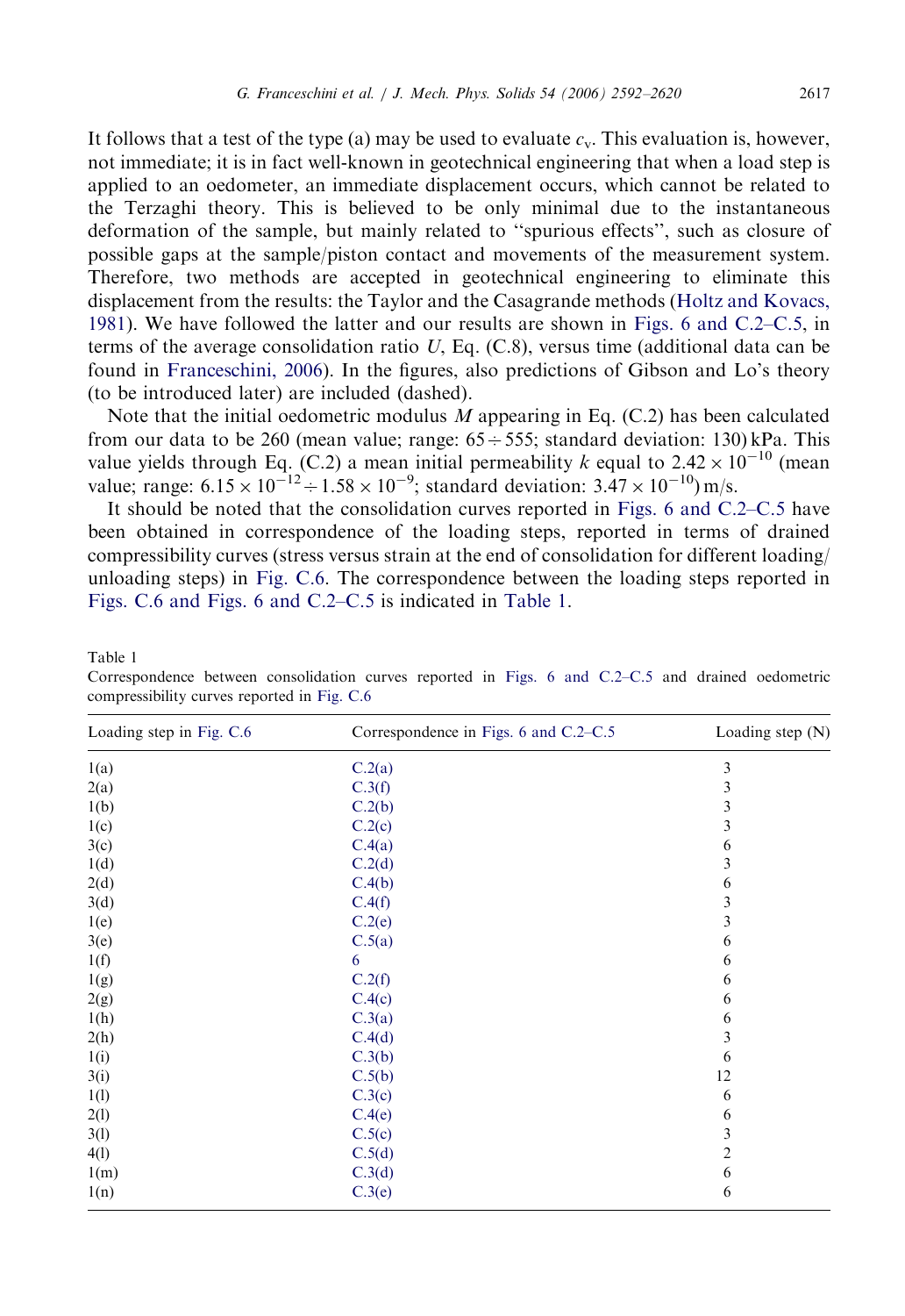#### <span id="page-26-0"></span>C.3. A viscous correction to the Terzaghi theory

[Gibson and Lo \(1961\)](#page-27-0) accepted the general assumptions of the Terzaghi theory, but introduced a rheological model consisting of a Hookean spring in series with a Kelvin body. The total strain  $\varepsilon$  due to an effective stress increment  $p(t)$  at time t can be written as the sum of two contributions:

$$
\varepsilon = p(t)/E_1 + \varepsilon_2,\tag{C.9}
$$

where  $E_1$  is the elastic modulus of the Hookean spring and  $\varepsilon_2$  is the strain of the Kelvin body, characterized by the elastic modulus  $E_2$  and the viscosity  $\eta$ , so that

$$
p(t) = E_2 \varepsilon_2 + \eta \dot{\varepsilon}_2. \tag{C.10}
$$

By solving expression (C.10) for  $\varepsilon_2$ , substituting into Eq. (C.9), and inserting the result into the basic equation of consolidation, we get an equation that can be solved for  $p_w$ . Therefore, the general solution with the boundary and initial conditions (C.3) in terms of the average consolidation ratio becomes

$$
U = 1 + \frac{8}{\pi^2} \sum_{n=0}^{\infty} \frac{1}{(n+1)^2} \left[ \left\{ \frac{(n+1)^2 \pi^2 / E_* - x_1}{x_1 - x_2} \right\} e^{-x_2 T/4} - \left\{ \frac{(n+1)^2 \pi^2 / E_* - x_2}{x_1 - x_2} \right\} e^{-x_1 T/4} \right],
$$
\n(C.11)

where

$$
x_1 = 0.5 \left[ 4E_* \alpha + (n+1)^2 \pi^2 + \sqrt{(4E_* \alpha + (n+1)^2 \pi^2)^2 - 16\alpha (n+1)^2 \pi^2} \right],
$$
 (C.12)

$$
x_2 = 0.5 \left[ 4E_* \alpha + (n+1)^2 \pi^2 - \sqrt{(4E_* \alpha + (n+1)^2 \pi^2)^2 - 16\alpha (n+1)^2 \pi^2} \right],
$$
 (C.13)

$$
E_* = \frac{E_1 + E_2}{E_2}
$$
,  $\alpha = \frac{E_2 H^2}{\eta c_v}$ ,  $T = \frac{c_v t}{H^2}$ ,  $c_v = \frac{kE_1}{\gamma_w}$ .

Results reported in [Figs. 7 and C.2–C.5](#page-10-0) with the dashed curves have been obtained by optmizing  $c<sub>v</sub>$  and the viscous parameter  $\alpha$  through a nonlinear least squares method (function FindFit, available in Mathematica<sup>®</sup> 5.0.1).

## References

- Arbogast, K.B., Margulies, S.S., 1998. Material characterization of the brainstem from oscillatory shear tests. J. Biomech. 31, 801–807.
- Bell, B.A., Smith, M.A., Kean, D.M., McGhee, C.N., MacDonald, H.L., Miller, J.D., Barnett, G.H., Tocher, J.L., Douglas, R.H., Best, J.J., 1987. Brain water measured by magnetic resonance imaging. Correlation with direct estimation and changes after mannitol and dexamethasone. Lancet 1, 66–69.
- Bilston, L.E., Liu, Z.Z., Nhan, P.T., 1997. Linear viscoelastic properties of bovine brain tissue in shear. Biorheology 34, 377–385.
- Bilston, L.E., Liu, Z.Z., Phan-Thien, N., 2001. Large strain behaviour of brain tissue in shear: some experimental data and differential constitutive model. Biorheology 38, 335–345.
- Biot, M.A., 1941. General theory of three-dimensional consolidation. J. Appl. Phys. 12, 155–164.
- de Boer, R., 1999. Theory of Porous Media. Springer, Berlin, Heidelberg, New York.
- Burland, J.B., Jamiolkowshi, M., Viggiani, C., 2003. The stabilisation of the leaning tower of Pisa. Soil Found. 43, 63–80.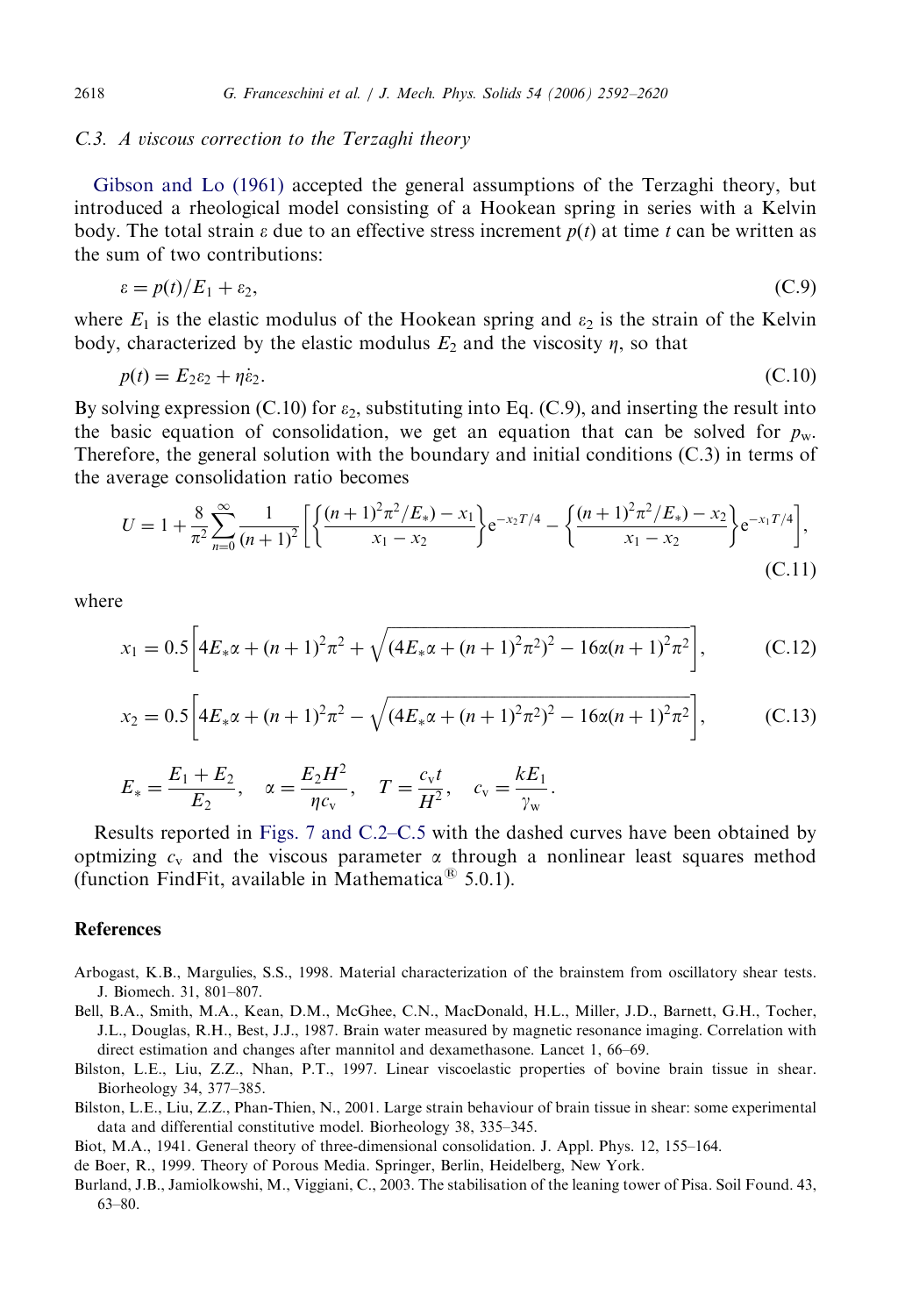- <span id="page-27-0"></span>Christie, I.F., 1964. A re-appraisal of Merchant's contribution to the theory of consolidation. Geotechnique 14, 309–320.
- Cluzel, P., Lebrun, A., Heller, C., Lavery, R., Viovy, J.L., Chatenay, D., Caron, F., 1996. DNA: An extensible molecule. Science 271, 792–794.
- Darvish, K.K., Crandall, J.R., 2001. Strain conditioning in the dynamic viscoelastic response of brain tissue. BED-Vol. 50, Bioengineering Conference ASME 2001, pp. 893–894.
- Dingwall, E.J., 1931. Artificial Cranial Deformation: A Contribution to the Study of the Ethnic Mutilations. John Bale, Sons and Danielsson, London.
- Djerad, S.E., Duburck, F., Naili, S., Oddou, C., 1992. Analysis of the unsteady rheological behaviour of a sample from cardiac muscle. Comptes Rendus de L' Academie des Science serie II 315, 1615–1621.
- Donnelly, B.R., Medige, J., 1997. Shear properties of human brain tissue. J. Biomech. Eng. 119, 423–432.
- Dorfmann, A., Ogden, R.W., 2004. A constitutive model for the Mullins effect with permanent set in particle reinforced rubber. Int. J. Solids Struct. 41, 1855–1878.
- Estes, M.S., McElhaney, J.H., 1970. Response of brain tissue of compressive loading. ASME 70-BHF-13, 1–4.
- Fallenstein, G.T., Hulce, V.D., Melvin, J.W., 1969. Dynamic mechanical properties of human brain tissue. J. Biomech. 2, 217–226.
- Franceschini, G., 2006. The mechanics of human brain tissue. Ph.D. Thesis, University of Trento, available online at [www.ing.unitn.it/~francesg/.](http://www.ing.unitn.it/~francesg/)
- Galford, J.E., McElhaney, J.H., 1969. Some viscoelastic properties of scalp, brain and dura. ASME 69-BHF-7, 1–8.
- Galford, J.F., McElhaney, J.H., 1970. A viscoelastic study of scalp, brain and dura. J. Biomech. 3, 211–221.
- Gefen, A., Gefen, N., Zhu, Q.L., Raghupathi, R., Margulies, S.S., 2003. Age-dependent changes in material properties of the brain and braincase of the rat. J. Neurotrauma 20, 1163–1177.
- Gefen, A., Margulies, S.S., 2004. Are in vivo and in situ brain tissues mechanically similar? J. Biomech. 37, 1339–1352.
- Gibson, R.E., Lo, K.Y., 1961. A theory of consolidation for soils exhibiting secondary compression. Acta Polytech. Scand. Ci 10, 1–15.
- Goldsmith, W., 2001. The state of head injury biomechanics: past, present, and future: part 1. Crit. Rev. Biomed. Eng. 29, 441–600.
- Green, H.A.L., Pena, A., Price, C.J., Warburton, E.A., Pickard, J.D., Carpenter, T.A., Gillard, J.H., 2002. Increased anisotropy in acute stroke—a possible explanation. Stroke 33, 1517–1521.
- Guillaume, A., Osmont, D., Gaffie, D., Sarron, J.C., Quandieu, P., 1997. Effects of perfusion on the mechanical behavior of the brain exposed to hypergravity. J. Biomech. 30, 383–389.
- Hakim, S., Adams, R.D., 1965. The special clinical problem of symptomatic hydrocephalus with normal cerebrospinal fluid pressure. Observations on cerebrospinal fluid hydrodynamics. J. Neurol. Sci. 2, 307–327.
- Hakim, S., Burton, J.D., 1974. The engineering of hydraulic valves for the treatment of hydrocephalus. Eng. Med. 3, 3–7.
- Hakim, S., Hakim, C., 1984. A biomechanical model of hydrocephalus and its relationship to treatment. In: Shapiro, K., Marmarou, A., Portnoy, H. (Eds.), Hydrocephalus. Raven Press, New York, pp. 143–160.
- Hakim, C.A., Hakim, R., Hakim, S., 2001. Normal-pressure hydrocephalus. Neurosurg. Clin. N. Am. 36, 761–773.
- Hakim, S., Venegas, J.G., Burton, J.D., 1976. The physics of the cranial cavity, Hydrocephalus and normal pressure. hydrocephalus: Mechanical interpretation and mathematical model. Surg. Neurol. 5, 187–210.
- Hardy, W.N., Khalil, T.B., King, A.I., 1994. Literature-review of head-injury biomechanics. Int. J. Impact Eng. 15, 561–586.
- Holtz, R.D., Kovacs, W.D., 1981. An Introduction to Geotechnical Engineering. Prentice Hall, Inc., Englewood Cliffs, NJ.
- Holzapfel, G.A., Sommer, G., Regitnig, P., 2004. Anisotropic mechanical properties of tissue components in human atherosclerotic plaques. J. Biomech. Eng. 126, 657–665.
- Hourwink, R., 1958. Elasticity, Plasticity and Structure of Matter. Dover Publication Inc.
- Hutchison, B.L., Hutchison, L.A.D., Thompson, J.M.D., Mitchell, E.A., 2004. Plagiocephaly and brachycephaly in the first two years of life: A prospective cohort study. Pediatrics 114, 970–980.
- Ishikawa, T., Kajii, S., Matsunaga, K., Hogami, T., Kohtoku, Y., Nagasawa, T., 1998. A tough, thermally conductive silicon carbide composite with high strength up to  $1600^{\circ}$ C in air. Science 282, 1295–1297.
- Kaczmarek, M., Subramaniam, R.P., Neff, S.R., 1997. The hydromechanics of hydrocephalus: Steady-state solutions for cylindrical geometry. Bull. Math. Biol. 59, 295–323.